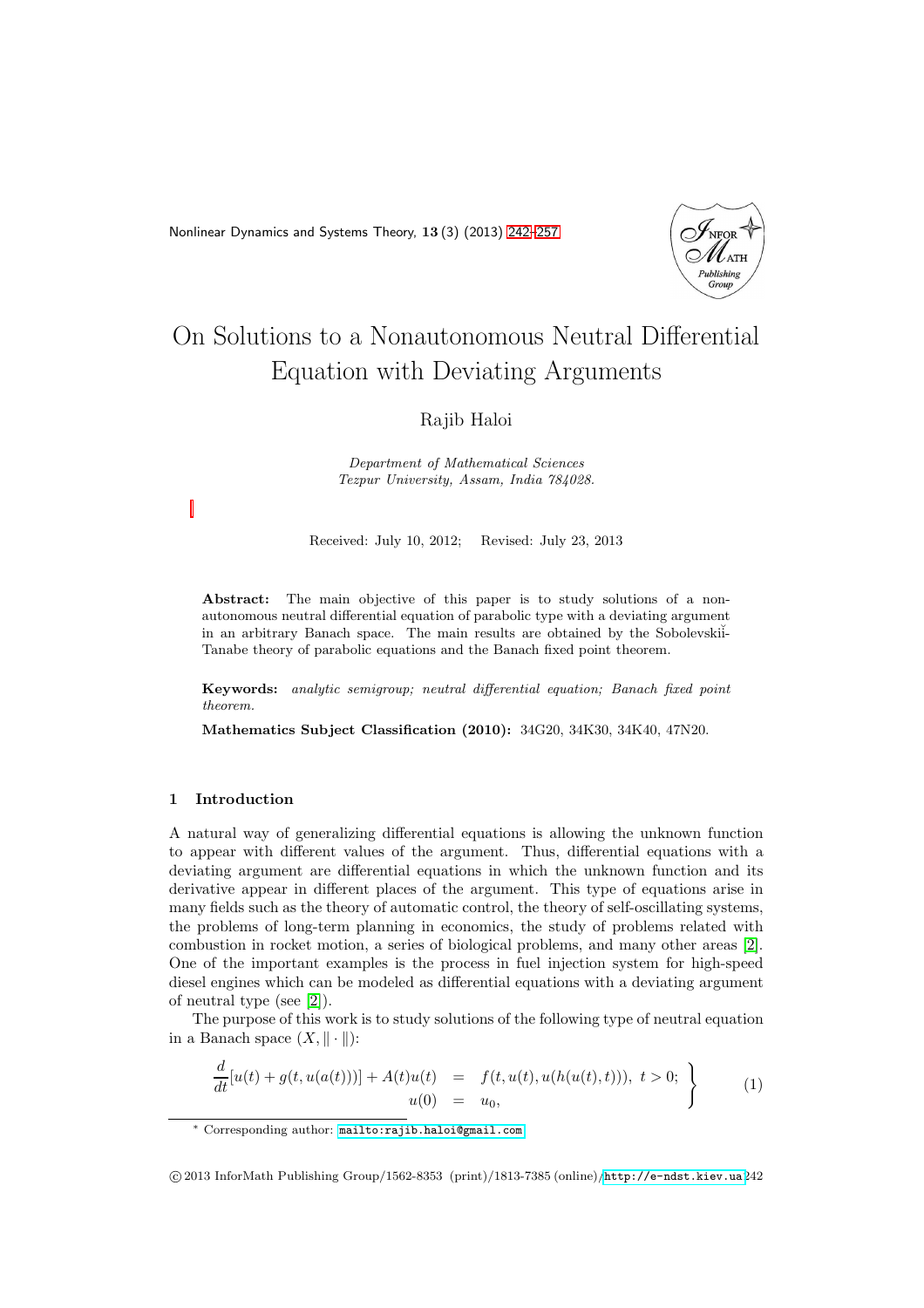where  $u : \mathbb{R}_+ \to X$ . Here, we assume that  $-A(t)$ , for each  $t \geq 0$ , generates an analytic semigroup of bounded linear operators on  $X$ . The continuous functions  $f$ ,  $g$  and  $h$  satisfy suitable conditions in their arguments and the function  $a : [0, T] \rightarrow [0, T]$  satisfies the delay properties.

The plentiful applications motivate the development of the theory of differential equa-

tion with deviating arguments (see e.g.  $[1,6-9,13,14,17-19]$  $[1,6-9,13,14,17-19]$  $[1,6-9,13,14,17-19]$  $[1,6-9,13,14,17-19]$  $[1,6-9,13,14,17-19]$  $[1,6-9,13,14,17-19]$  $[1,6-9,13,14,17-19]$  and references cited therein). Fu and Liu [\[6\]](#page-15-0) have considered the following abstract neutral functional equation with infinite delay:

$$
\frac{d}{dt}[u(t) + f(t, u_t)] + A(t)u(t) = g(t, u_t), \quad t \in (0, T],
$$
  

$$
u_0 = \phi \in C_0.
$$

Here  $u(t)$  takes values in a Banach space X, the family  $\{A(t): t \in [0,T], T \in [0,\infty)\}\$  of unbounded linear operators generates a bounded linear evolution operators on  $X$ , the function  $f: [0, T] \times C_0 \to X$  is uniformly Lipschitz continuous in both variables, the function  $g: [0, T] \times C_0 \to X$  satisfies suitable conditions (here  $C_0$  is a phase space defined appropriately). The existence of a solution has been obtained by the Sadovskii fixed point principle.

In  $[8]$ , Haloi *et. al.* have studied the existence of solutions to the following differential equation

$$
\frac{d}{dt}[u(t) + g(t, u(a(t)))] + A(t)[u(t) + g(t, u(a(t)))] = f(t, u(t), u(h(u(t), t))), t > 0;
$$
  
 
$$
u(0) = u_0.
$$

The main results are obtained by the Banach fixed point theorem without any regularity assumption on the function g.

Using the Banach fixed point theorem and the Sobolevskii-Tanabe theory of parabolic equations, we prove the existence, uniqueness and asymptotic stability of a solution to Problem [\(1\)](#page-0-1). The main results generalize some results of [\[7\]](#page-15-7), [\[9\]](#page-15-1), [\[14\]](#page-15-3) and [\[19\]](#page-15-5).The work is organized as follows. In Section 2, we provide preliminaries, assumptions and lemmas that will be needed for proving the main results. In Section 3, we prove the main results. Finally, we discuss an example as an application of the abstract results.

# 2 Preliminaries and Assumptions

This section deals with basic assumptions, preliminaries and lemmas necessary for proving the main results. For more details, we refer to [\[4,](#page-14-3) [12,](#page-15-8) [15,](#page-15-9) [16\]](#page-15-10).

Let  $(X, \|\cdot\|)$  be a complex Banach space. Let  $\{A(t): 0 \le t \le T, 0 \le T < \infty\}$  be a family of linear operators on the Banach space  $X$ . We use the following assumptions.

- $(H_1)$  For each  $t \in [0, T]$ ,  $A(t)$  is closed linear operator with domain  $D(A)$  of  $A(t)$  independent of  $t$  and dense in  $X$ .
- $(H_2)$  For each  $t \in [0, T]$ , the resolvent  $R(\lambda; A(t))$  exists for all Re  $\lambda \leq 0$  and there is a constant  $C > 0$  (independent of t and  $\lambda$ ) such that

$$
||R(\lambda; A(t))|| \le \frac{C}{|\lambda|+1}, \text{ Re } \lambda \le 0, t \in [0, T].
$$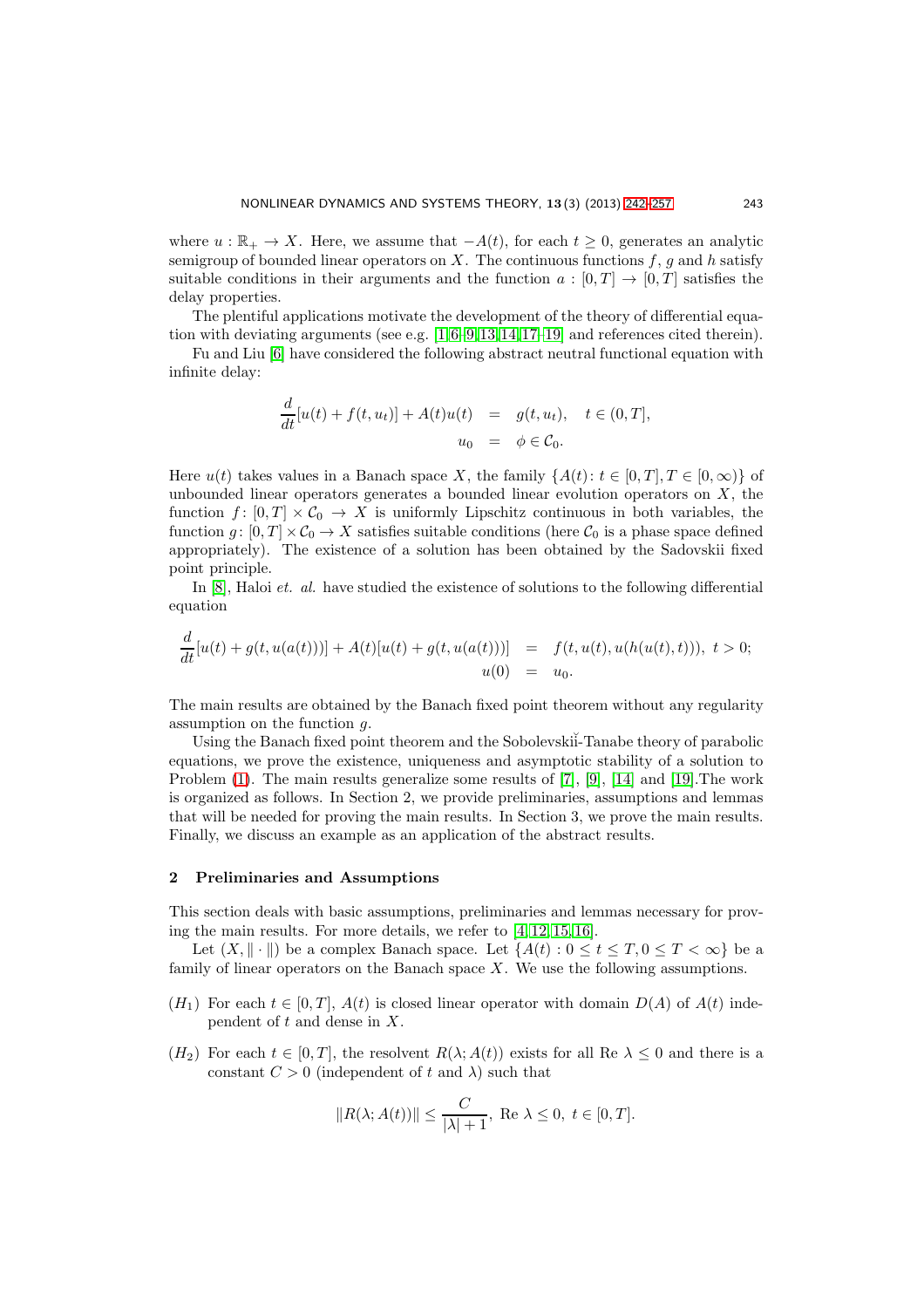$(H_3)$  For each fixed  $s \in [0, T]$ , there are constants  $C > 0$  and  $\rho \in (0, 1]$  such that

$$
\| [A(t) - A(\tau)]A(s)^{-1} \| \le C|t - \tau|^{\rho}
$$

for any  $t, \tau \in [0, T]$ . Here C and  $\rho$  are independent of  $t, \tau$  and s.

It is well known that the assumption  $(H_2)$  implies that for each  $s \in [0, T]$ ,  $-A(s)$  generates a strongly continuous analytic semigroup  $\{e^{-tA(s)}: t \geq 0\}$  in  $\mathfrak{L}(X)$ , where  $\mathfrak{L}(X)$  denotes the Banach algebra of all bounded linear operators on  $X$ . Then there exist positive constants  $C$  and  $\delta$  such that

$$
||e^{-tA(s)}|| \le Ce^{-\delta t}, \quad t \ge 0;
$$
\n<sup>(2)</sup>

$$
||A(s)e^{-tA(s)}|| \le \frac{Ce^{-\delta t}}{t}, \quad t > 0,
$$
\n
$$
(3)
$$

for all  $s \in [0, T]$  [\[4\]](#page-14-3). In the remainder of this work, C will denote a constant independent of  $s, t$ .

**Theorem 2.1** [\[4,](#page-14-3) [15\]](#page-15-9) If the assumptions  $(H_1)$ – $(H_3)$  hold, then there exists a unique fundamental solution  $\{U(t, s) : 0 \le s \le t \le T\}$  to homogeneous Cauchy problem.

Now consider the following inhomogeneous Cauchy problem

<span id="page-2-0"></span>
$$
\frac{d}{dt}u(t) + A(t)u(t) = h(t), \ t > t_0 \ge 0, \quad u(t_0) = u_0.
$$
\n(4)

Let  $C^{\beta}([t_0,T];X)$  denote the space of all X-valued functions  $h(t)$ , that are uniformly Hölder continuous on  $[t_0, T]$  with exponent  $\beta$ , where  $0 < \beta \leq 1$ . Then  $C^{\beta}([t_0, T]; X)$  is a Banach space endowed with the norm

$$
||h||_{C^{\beta}([t_0,T];X)} = \sup_{t_0 \le t \le T} ||h(t)|| + \sup_{t,s \in [t_0,T], t \ne s} \frac{||h(t) - h(s)||}{|t - s|^{\beta}}.
$$

<span id="page-2-1"></span>Then we have the following theorem.

**Theorem 2.2** [\[4,](#page-14-3) [15\]](#page-15-9) Let the assumptions  $(H_1)$ - $(H_3)$  hold. If  $h \in C^{\beta}([t_0, T]; X)$ , then there exists a unique solution to Problem  $(4)$ . Furthermore, the solution is given by

$$
u(t) = U(t, t_0)u_0 + \int_{t_0}^t U(t, s)h(s)ds, \quad t_0 \le t \le T,
$$

and  $u : [t_0, T] \to X$  is a strongly continuously differentiable on  $(t_0, T]$ .

It follows from the assumptions  $(H_2)$  that the negative fractional powers of the operator  $A(t)$  is well defined and defined as

$$
A(t)^{-\alpha} = \frac{1}{\Gamma(\alpha)} \int_0^{\infty} e^{-\tau A(t)} \tau^{\alpha-1} d\tau
$$

for  $\alpha > 0$ . Then  $A(t)^{-\alpha}$  is a one-to-one and bounded linear operator on X [\[4\]](#page-14-3). We define the positive fractional powers of  $A(t)$  by  $A(t)^{\alpha} \equiv [A(t)^{-\alpha}]^{-1}$ . It can be seen that  $A(t)^{\alpha}$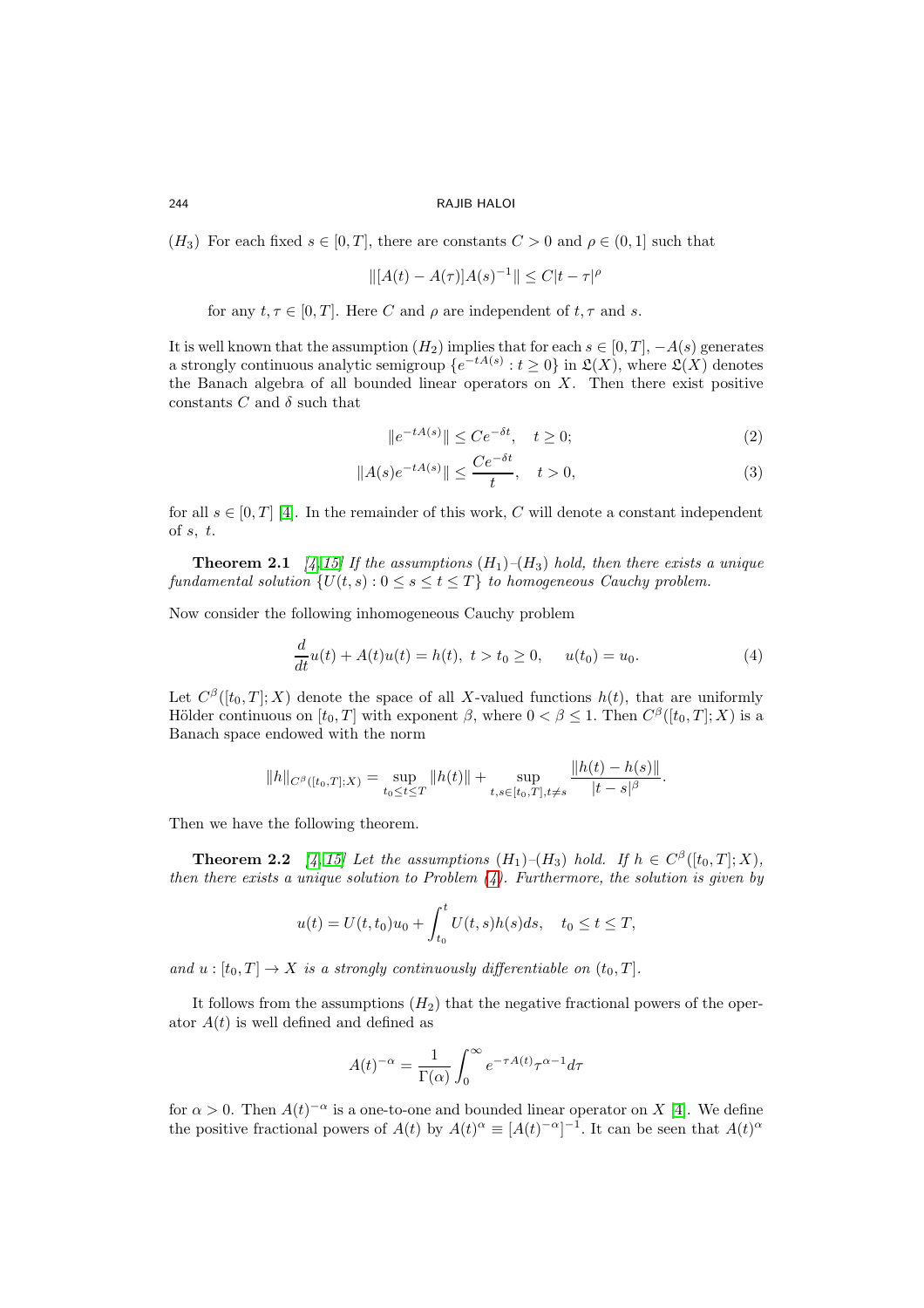is closed linear operator with domain  $D(A(t)^\alpha)$  dense in X and  $D(A(t)^\alpha) \subset D(A(t)^\beta)$  if  $\alpha > \beta$ . For  $0 < \alpha \leq 1$ , let  $X_{\alpha} = D(A(0)^{\alpha})$  and equip the space  $X_{\alpha}$  with the graph norm

$$
||x||_{\alpha} = ||A(0)^{\alpha}x||.
$$

Then  $(X_\alpha, \|\cdot\|_\alpha)$  is a Banach space. If  $0 < \alpha \leq 1$ , the embeddings  $X_1 \hookrightarrow X_\alpha \hookrightarrow X$  are dense and continuous. For each  $\alpha > 0$ , we define  $X_{-\alpha} = (X_{\alpha})^*$ , the dual space of  $X_{\alpha}$ , and endow the space  $X_{-\alpha}$  with the natural norm

$$
||x||_{-\alpha} = ||A(0)^{-\alpha}x||.
$$

Then  $(X_{-\alpha}, \|\cdot\|_{-\alpha})$  is a Banach space. The following assumptions are necessary for proving the main results. For  $0 < \alpha \leq 1$ , let  $V_{\alpha}$  and  $V_{\alpha-1}$  be open sets in  $X_{\alpha}$  and  $X_{\alpha-1}$  respectively. For each  $u \in V_\alpha$  and  $u_1 \in V_{\alpha-1}$ , there are closed balls such that  $B_{\alpha} \equiv B_{\alpha}(u,r) \subset V_{\alpha}$  and  $B_{\alpha-1} \equiv B_{\alpha-1}(u_1,r_1) \subset V_{\alpha-1}$  for  $r > 0$  and  $r_1 > 0$ .

(H<sub>4</sub>) There exist constants  $L_f \equiv L_f(t, u, u_1, r, r_1) > 0$  and  $0 < \theta_1 \leq 1$  such that the nonlinear continuous function  $f : [0, T] \times V_\alpha \times V_{\alpha-1} \to X$  satisfies

$$
|| f(t, x, x_1) - f(s, y, y_1)|| \le L_f(|t - s|^{\theta_1} + ||x - y||_{\alpha} + ||x_1 - y_1||_{\alpha - 1})
$$
(5)

for all  $x, y \in B_\alpha$ ,  $x_1, y_1 \in B_{\alpha-1}$  and for all  $s, t \in [0, T]$ .

(H<sub>5</sub>) There exist constants  $L_h \equiv L_h(t, u, r) > 0$  and  $0 < \theta_2 \leq 1$  such that the continuous function  $h: V_\alpha \times [0,T] \to [0,T]$  satisfies

$$
|h(x,t) - h(y,s)| \le L_h(||x - y||_{\alpha} + |t - s|^{\theta_2}), \tag{6}
$$

$$
h(\cdot,0) = 0 \tag{7}
$$

for all  $x, y \in B_\alpha$  and for all  $s, t \in [0, T]$ .

(H<sub>6</sub>) There exists constant  $L_g \equiv L_g(t, u_1, r_1) > 0$  such that the continuous function  $g:[0,T]\times V_{\alpha-1}\to X_1$  satisfies

$$
||g(t, x_1) - g(s, y_1)||_1 \le L_g\{|t - s| + ||x_1 - y_1||_{\alpha - 1}\}
$$
\n(8)

for all  $x_1, y_1 \in B_{\alpha-1}$  and  $t, s \in [0, T]$ .

- $(H_7)$  The function  $a:[0,T] \to [0,T]$  has the following properties:
	- (i) a satisfies the delay property  $a(t) \leq t$  for all  $t \in [0, T]$ .
	- (ii) The function  $a$  is Lipschitz continuous; that is, there exists a positive constant  $L_a$  such that

<span id="page-3-0"></span>
$$
|a(t) - a(s)| \le L_a|t - s|
$$
 for all  $t, s \in [0, T]$ ,  
 $L_a||A(0)^{\alpha - 2}|| < 1$ .

We will use the following lemmas in the subsequent sections.

**Lemma 2.1** [\[5,](#page-14-4) Lemma 1.1] Let  $h \in C^{\beta}([t_0,T];X)$ . Define  $\mathcal{F}: C^{\beta}([t_0,T];X) \rightarrow$  $C([t_0, T]; X_1)$  by

$$
\mathcal{F}h(t) = \int_{t_0}^t U(t,s)h(s)ds, \ t_0 \le t \le T.
$$

<span id="page-3-1"></span>Then F is a bounded mapping and  $||\mathcal{F}h||_{C([t_0,T];X_1)} \leq C ||h||_{C^{\beta}([t_0,T];X)}$  for some constant  $C > 0$ .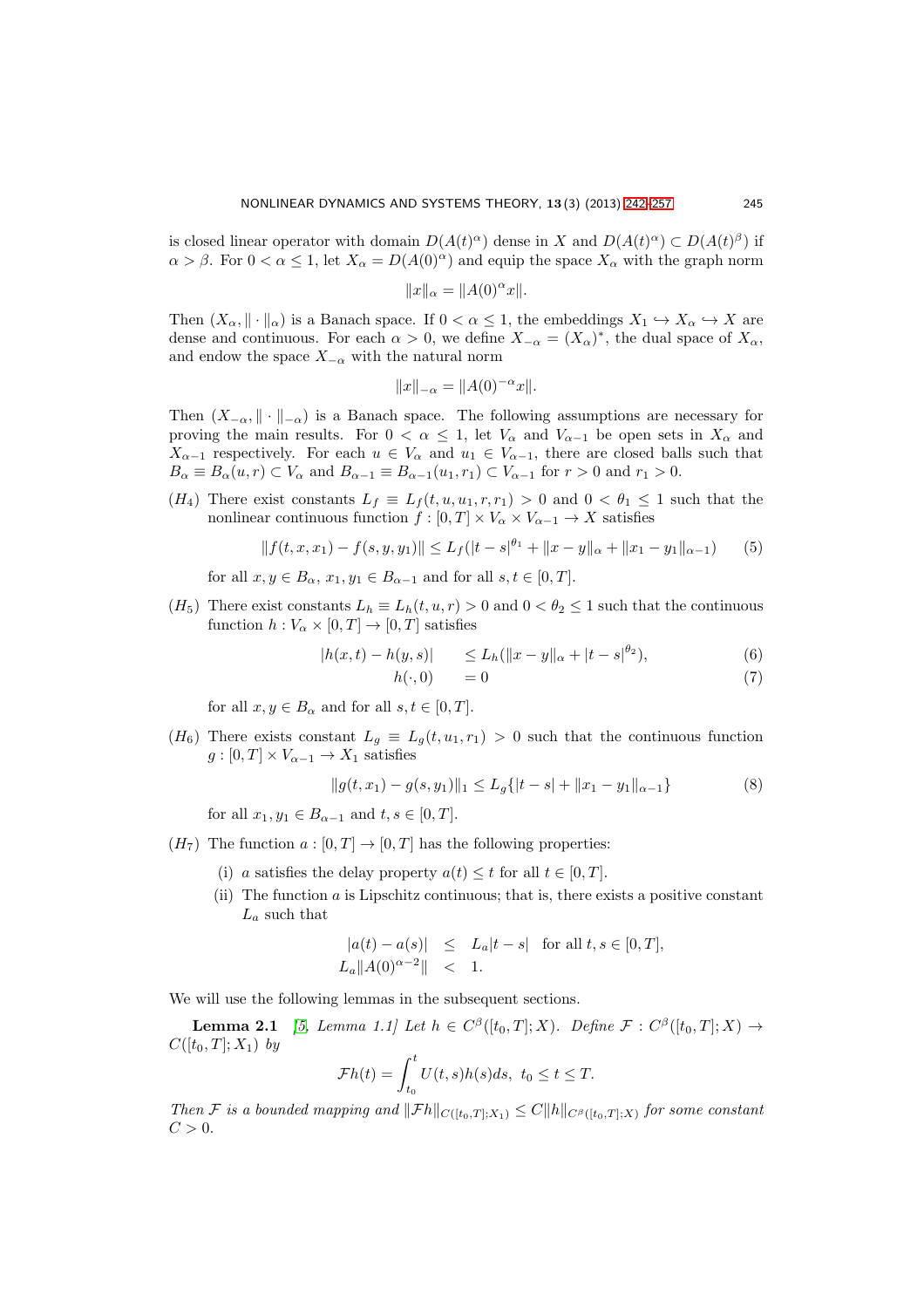**Lemma 2.2** [\[10,](#page-15-11) Lemma 2] Let  $0 < \alpha \leq 1$  and  $f \in C([t_0, T]; X_\alpha)$ . Define

$$
w(t) = \int_{t_0}^t U(t, s) f(s) ds, \ t_0 \le t \le T.
$$

Then  $w \in C([t_0, T]; X_1) \cap C^1((t_0, T]; X)$  and  $\frac{dw(t)}{dt} + A(t)w(t) = f(t), t_0 < t \leq T$ .

# 3 Main Results

In this section, we prove the main results on the existence, uniqueness and asymptotic stability of a solution to Problem [\(1\)](#page-0-1). Let I denote the interval  $[0, T_0]$  for some positive number  $T_0$  to be determined later. For  $0 \le \alpha \le 1$ , let  $\mathcal{C}_\alpha$  denote the space of all  $X_\alpha$ -valued continuous functions on I, endowed with the sup-norm  $\|\cdot\|_{\infty}$ , where

$$
\|\phi\|_{\infty} = \sup_{t \in I} \|\phi(t)\|_{\alpha}, \ \phi \in C(I; X_{\alpha}).
$$

Let

$$
Y_{\alpha} \equiv C_{L_{\alpha}}(I; X_{\alpha-1}) = \{ \psi \in \mathcal{C}_{\alpha} : ||\psi(t) - \psi(s)||_{\alpha-1} \le L_{\alpha}|t - s| \text{ for all } t, s \in I \},\
$$

where  $L_{\alpha}$  is a positive constant to be specified later. Then  $Y_{\alpha}$  is a Banach space endowed with the sup-norm of  $\mathcal{C}_{\alpha}$ .

**Definition 3.1** A continuous function  $u: I \to X_\alpha$  is said to be a mild solution to Problem [\(1\)](#page-0-1) if

- (i)  $g(\cdot, \cdot) \in X_1$ ;
- (ii)  $u$  satisfies the following integral equation

$$
u(t) = U(t,0)[u(0) + g(0, u_0)] - g(t, u(a(t))) + \int_0^t U(t,s)A(s)g(s, u(a(s)))ds
$$
  
+ 
$$
\int_0^t U(t,s)f(s, u(s), u(h(u(s),s)))ds, t \in I;
$$

(iii)  $u(0) = u_0$ .

**Definition 3.2** A continuous function  $u: I \to X$  is said to be a solution to Problem  $(1)$  if u satisfies the following:

- (i)  $u(\cdot) + g(\cdot, u(a(\cdot))) \in C_{L_{\alpha}}(I; X_{\alpha-1}) \cap C^1((0,T_0); X) \cap C(I; X);$
- (ii)  $u(\cdot) \in X_1$  and  $g(\cdot, u(a(\cdot))) \in X_1$ ;

(iii) 
$$
\frac{d}{dt}[u(t) + g(t, u(a(t)))] + A(t)u(t) = f(t, u(t), u(h(u(t), t)))
$$
 for all  $t \in (0, T_0)$ ;

(iv) 
$$
u(0) = u_0
$$
.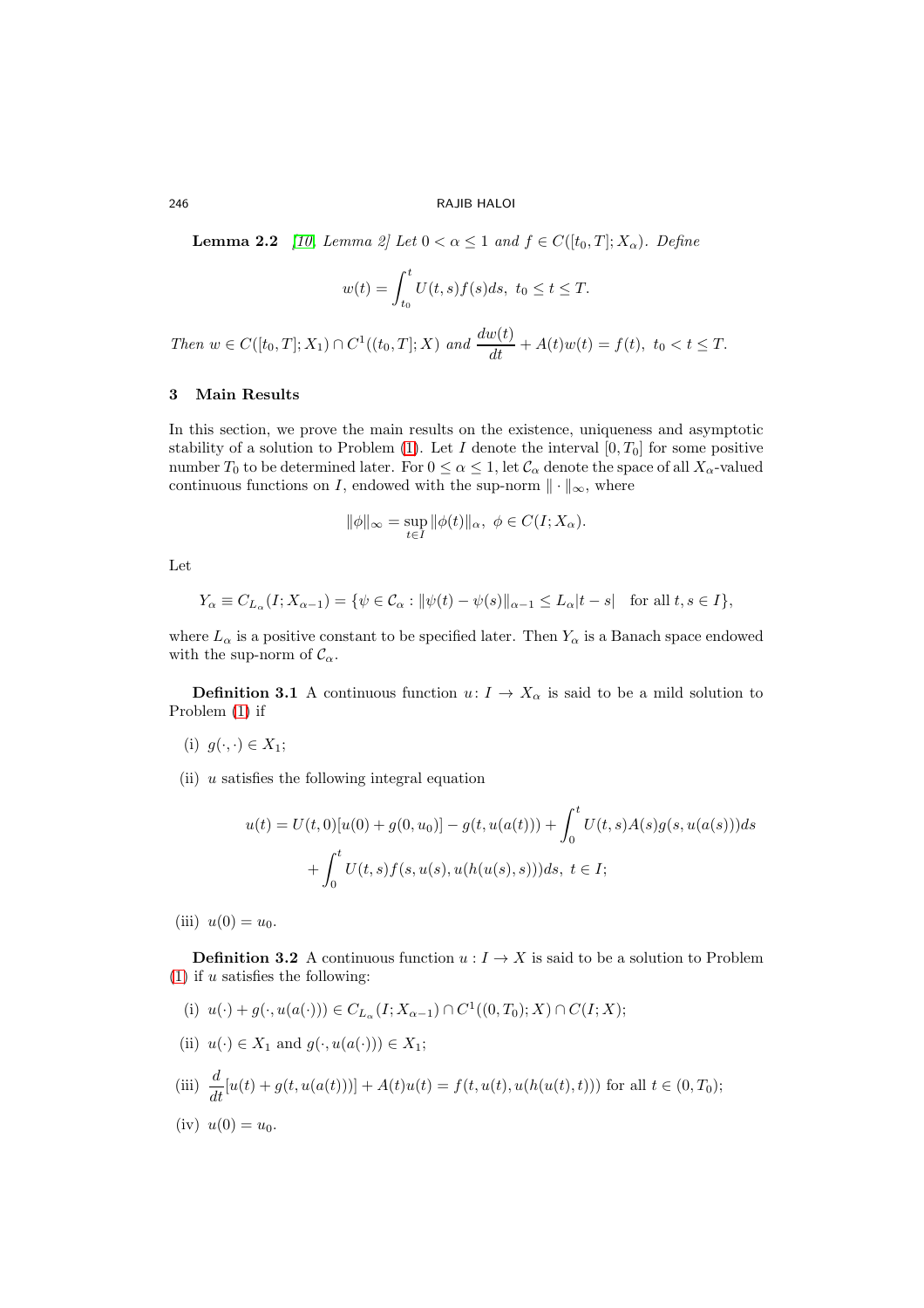Let  $u_0 \in X_\alpha$  and let  $r > 0$  be chosen small enough such that the assumptions  $(H_4)$ –  $(H_6)$  hold for the closed balls  $B_\alpha = B_\alpha(u_0, r)$  and  $B_{\alpha-1} = B_{\alpha-1}(u_0, r)$ . Let  $K > 0$  and  $0 < \eta < \beta - \alpha$  be fixed constants. Let

<span id="page-5-3"></span>
$$
\mathcal{S} = \{ v \in \mathcal{C}_{\alpha} \cap Y_{\alpha} : v(0) = u_0,
$$
  
\n
$$
\sup_{t \in I} ||v(t) - u_0||_{\alpha} \le r, ||v(t) - v(s)||_{\alpha} \le K|t - s|^\eta \text{ for all } s, t \in I \}.
$$

It can be seen that the set S is a non-empty, closed and bounded subset of  $\mathcal{C}_{\alpha}$ . Based on the ideas of Friedman [\[4\]](#page-14-3), Fu and Liu [\[6\]](#page-15-0) and Gal [\[7\]](#page-15-7), we have the following theorem on existence and uniqueness of a local solution to Problem [\(1\)](#page-0-1).

**Theorem 3.1** For  $0 < \alpha < \beta \leq 1$ , let  $u_0 \in X_\beta$ . If the assumptions  $(H_1)$ - $(H_7)$  hold, then there exist a positive number  $T_0 \equiv T_0(\alpha, u_0)$  and a unique solution  $u(t)$  to Problem [\(1\)](#page-0-1) on the interval  $[0, T_0]$ .

**Proof.** For each  $v \in \mathcal{S}$  and  $t \in I$ , we define a map H by

$$
Hv(t) = U(t,0)[u_0 + g(0, u_0)] - g(t, v(a(t))) + \int_0^t U(t,s)A(s)g(s, v(a(s)))ds
$$
  
+  $\int_0^t U(t,s)f_v(s)ds$ ,

where  $f_v(t) = f(t, v(t), v(h(v(t), t)))$ . If  $v \in S$ , then the assumptions  $(H_4)$  and  $(H_5)$ imply that  $f_v(t)$  is Hölder continuous on I of exponent  $\gamma = \min\{\theta_1, \theta_2, \eta\}$ . Also for  $v \in S$ , it is clear from the assumptions  $(H_6)$  and  $(H_7)$  that  $A(t)g(t, v(a(t)))$  is Hölder continuous on I of exponent  $\eta$ . Thus by Lemma [2.1,](#page-3-0) the map H is well defined and it can be seen that  $Hv \in \mathcal{C}_{\alpha}$ . We will claim that H maps from the set S into S for sufficiently small  $T_0 > 0$ . Indeed, if  $t_1, t_2 \in I$  with  $t_2 > t_1$ , then we have

$$
\|Hv(t_2) - Hv(t_1)\|_{\alpha-1} \n\leq \| [U(t_2, 0) - U(t_1, 0)] [u_0 + g(0, u_0)]\|_{\alpha-1} \n+ \| g(t_2, v(a(t_2))) - g(t_1, v(a(t_1)))\|_{\alpha-1} \n+ \left\| \int_0^{t_2} U(t_2, s) A(s) g(s, v(a(s))) ds - \int_0^{t_1} U(t_1, s) A(s) g(s, v(a(s))) ds \right\|_{\alpha-1} \n+ \left\| \int_0^{t_2} U(t_2, s) f_v(s) ds - \int_0^{t_1} U(t_1, s) f_v(s) ds \right\|_{\alpha-1}.
$$
\n(9)

Since the inclusion  $X \to X_{\alpha-1}$  is bounded, we get the following estimate for first term on the right hand side of  $(9)$  (cf. [\[4,](#page-14-3) see Lemma II. 14.1]) as

$$
\| [U(t_2, 0) - U(t_1, 0)] [u_0 + g(0, u_0)] \|_{\alpha - 1} \le C_1 \| u_0 + g(0, u_0) \|_{\alpha} (t_2 - t_1), \qquad (10)
$$

where  $C_1$  is some positive constant.

Similarly, the assumptions  $(H_6)$  and  $(H_7)$  imply the following estimate

<span id="page-5-2"></span><span id="page-5-1"></span><span id="page-5-0"></span>
$$
||g(t_2, v(a(t_2))) - g(t_1, v(a(t_1)))||_{\alpha - 1} \le C_2|t_2 - t_1|,
$$
\n(11)

where  $C_2 = ||A(0)^{\alpha-2}||L_q(1 + L_aL_\alpha)$ .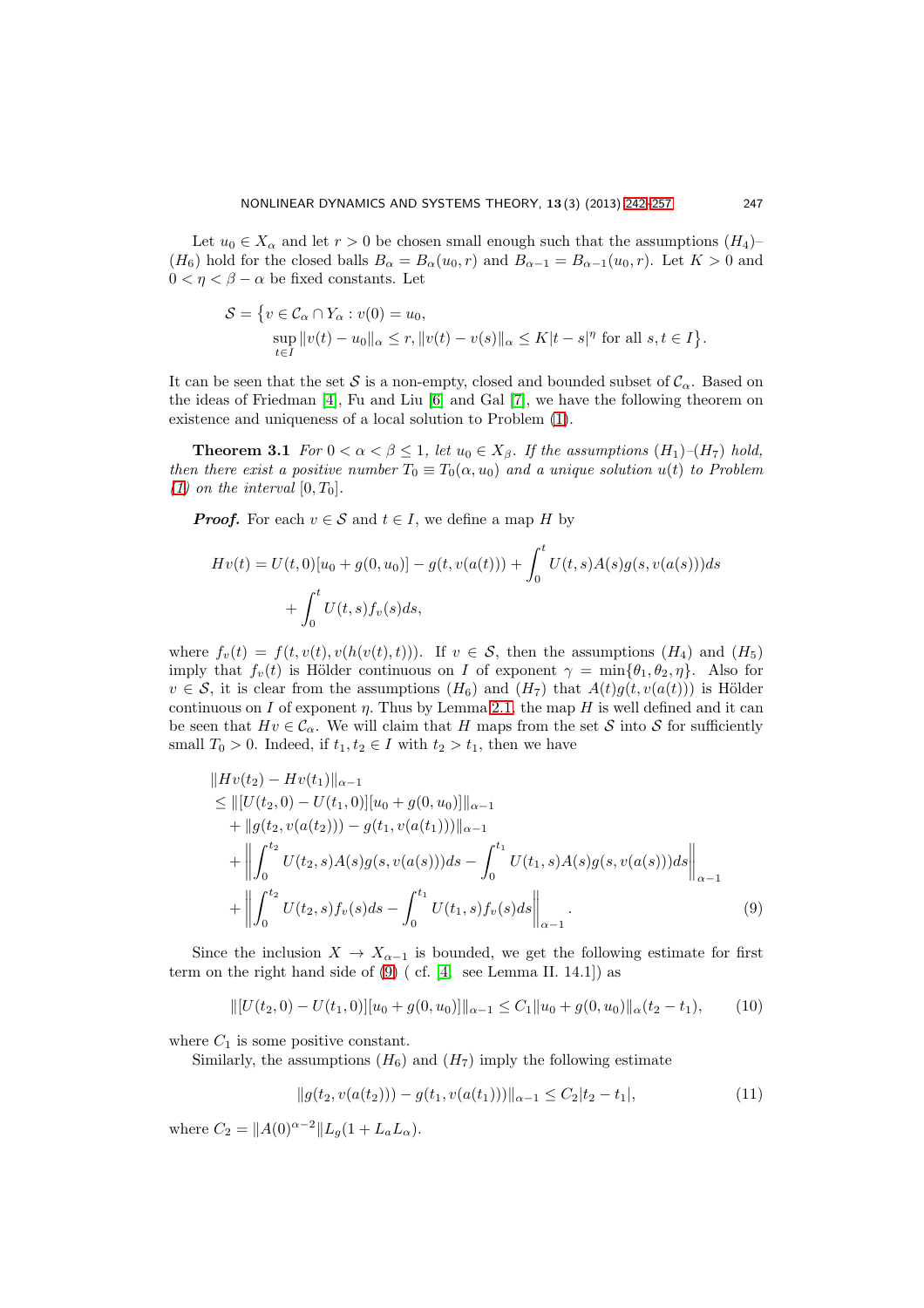Using [\[4,](#page-14-3) Lemma II. 14.4], we get the following estimates for the third and fourth term on the right hand side of [\(9\)](#page-5-0) as

$$
\left\| \int_0^{t_2} U(t_2, s) A(s) g(s, v(a(s))) ds - \int_0^{t_1} U(t_1, s) A(s) g(s, v(a(s))) ds \right\|_{\alpha - 1}
$$
  
\$\leq C\_3 M\_g(t\_2 - t\_1)(|\log(t\_2 - t\_1)| + 1),\$ (12)

 $M_g = \sup_{t \in [0,T]} ||g(t, v(a(t)))||_1$  and  $C_3$  is some positive constant, and

<span id="page-6-0"></span>
$$
\left\| \int_0^{t_2} U(t_2, s) f_v(s) ds - \int_0^{t_1} U(t_1, s) f_v(s) ds \right\|_{\alpha - 1}
$$
  
\$\leq C\_4 N\_f (t\_2 - t\_1) (\vert \log(t\_2 - t\_1) \vert + 1),\$ (13)

where  $N_f = \sup_{t \in [0,T]} ||f_v(t)||$  and  $C_4$  is some positive constant.

Using estimates  $(10)$ ,  $(11)$ ,  $(12)$  and  $(13)$  in inequality  $(9)$ , we get

<span id="page-6-1"></span>
$$
||Hv(t_2) - Hv(t_1)||_{\alpha - 1} \le L_{\alpha}|t_2 - t_1|,\tag{14}
$$

where  $L_{\alpha} = \max\Big\{C_1\|u_0 + g(0, u_0)\|_{\alpha}, \frac{\|A(0)^{\alpha-2}\|L_g}{\|A(0)\|_{\alpha-2}\|_{\alpha}}\Big\}$  $\frac{\frac{1}{2}\left(1-\frac{1}{2}\right)}{1-\|A(0)^{\alpha-2}\|L_a},C_3M_g(\left|\log(t_2 - t_1)\right| +$ 1),  $C_4N_f(|\log(t_2-t_1)|+1)$ .

For sufficiently small  $T_0 > 0$ , we will show that

<span id="page-6-3"></span><span id="page-6-2"></span>
$$
\sup_{t \in I} ||H(v)(t) - u_0||_{\alpha} \le r.
$$

Since  $u_0+g(0, u_0) \in X_\alpha$ , we can choose sufficiently small  $T_1 > 0$  such that (cf. [\[4,](#page-14-3) Lemma II.14.1]),

$$
\| [U(t,0) - I][u_0 + g(0,u_0)] \|_{\alpha} \le \frac{r}{4} \quad \text{for all } t \in [0,T_1].
$$
 (15)

Also, it is clear from the assumptions  $(H_6)$  and  $(H_7)$  that we can choose  $T_2 > 0$  small enough such that

$$
||g(t, v(a(t))) - g(0, u_0)||_{\alpha} \le \frac{r}{4} \quad \text{ for all } t \in [0, T_2].
$$
 (16)

Let  $K_1 := \sup_{0 \le t \le T} ||f(t, u_0, u_0)||.$ 

We choose  $T_3 > 0$  such that

$$
\left(\frac{C_5}{1-\alpha}L_f[(1+L_{\alpha}L_h)r+T_3^{\theta_2}]+\frac{C_5K_1}{1-\alpha}\right)T_3^{1-\alpha} \le \frac{r}{4}
$$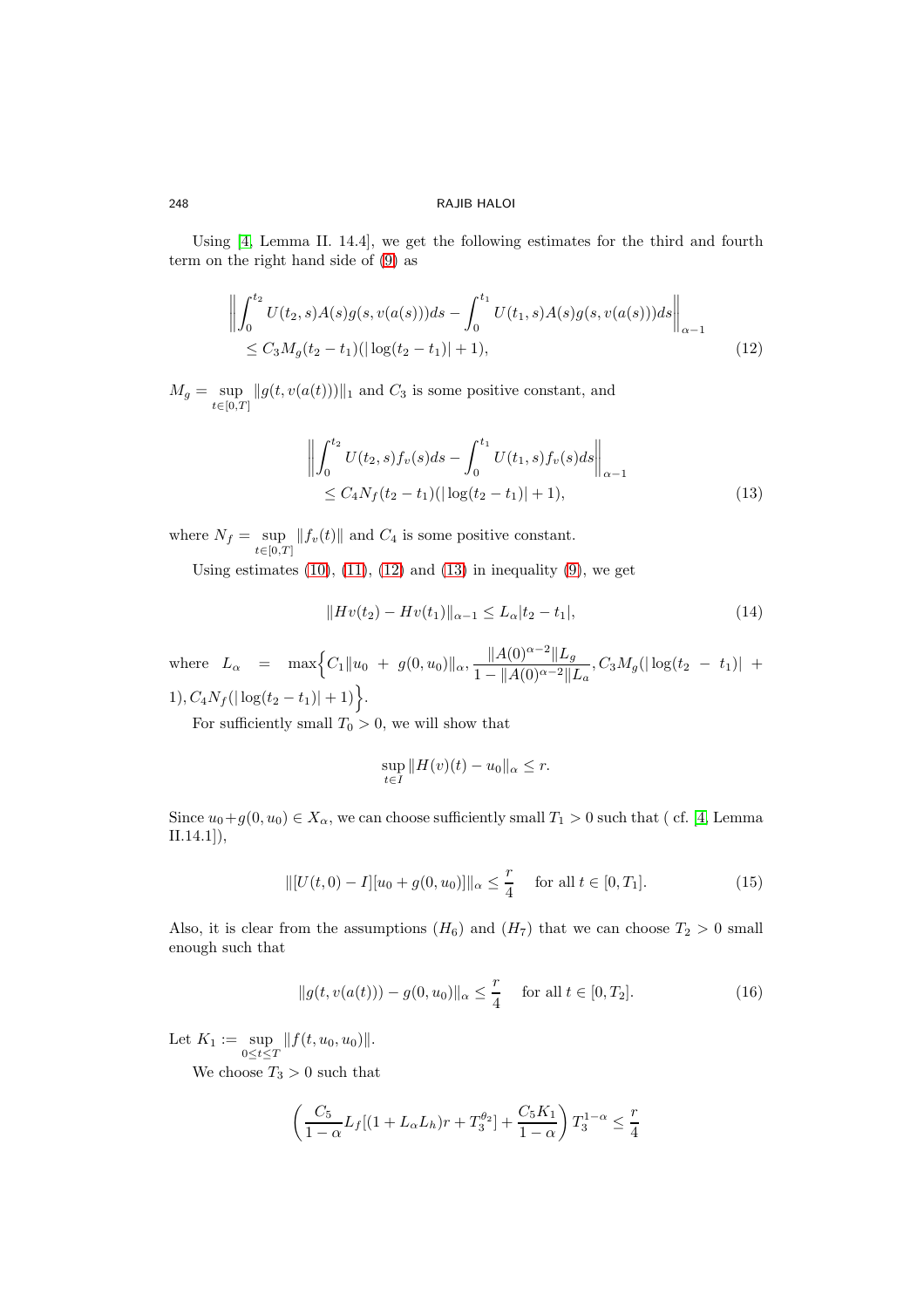for some positive constant  $C_5$ . Now from the assumptions  $(H_4)$  and  $(H_5)$ , we have for  $t \in [0, T_3]$ 

$$
\left\| \int_{0}^{t} U(t,s)f(s,v(s),v(h(v(s),s)))ds \right\|_{\alpha} \n\leq C_{5}L_{f} \int_{0}^{t} (t-s)^{-\alpha} \left[ \|v(s) - u_{0}\|_{\alpha} + \|v([h(v(s),s)]) - u_{0}\|_{\alpha-1} \right] ds \n+ C_{5}K_{1} \int_{0}^{t} (t-s)^{-\alpha} ds \n\leq C_{5}L_{f} \int_{0}^{t} (t-s)^{-\alpha} \left[ \|v(s) - u_{0}\|_{\alpha} + L_{\alpha}|h((v(s),s)) - h(u(0),0)| \right] ds \n+ C_{5}K_{1} \int_{0}^{t} (t-s)^{-\alpha} ds \n\leq C_{5}L_{f} \int_{0}^{t} (t-s)^{-\alpha} \left[ \|v(s) - u_{0}\|_{\alpha} + L_{\alpha}|h((v(s),s)) - h(u(0),0)| \right] ds \n+ \frac{C_{5}K_{1}\delta^{1-\alpha}}{1-\alpha} \n\leq C_{5}L_{f} \int_{0}^{t} (t-s)^{-\alpha} [r + L_{\alpha}L_{h}(\|v(s) - u_{0}\|_{\alpha} + s^{\theta_{2}})] ds + \frac{C_{5}K_{1}T_{3}^{1-\alpha}}{1-\alpha} \n\leq C_{5}L_{f}[(1 + L_{\alpha}L_{h})r + T_{3}^{\theta_{2}}] \int_{0}^{t} (t-s)^{-\alpha} ds + \frac{C_{5}K_{1}T_{3}^{1-\alpha}}{1-\alpha} \n\leq \left( \frac{C_{5}}{1-\alpha}L_{f}[(1 + L_{\alpha}L_{h})r + T_{3}^{\theta_{2}}] + \frac{C_{5}K_{1}}{1-\alpha} \right) T_{3}^{1-\alpha}
$$
\n(17)

for some positive constant  $C_5$ . Let  $K_2 = \sup_{t \in [0,T]} ||g(t, u_0)||_1$ . We choose  $T_4 > 0$  small enough such that

<span id="page-7-0"></span>
$$
C_6(L_g L_\alpha L_a T_4 + K_2) \frac{T_4^{1-\alpha}}{1-\alpha} \le \frac{r}{4}
$$

for some positive constant  $C_6$ . Using the assumptions  $(H_6)$  and  $(H_7)$ , we get

$$
\left\| \int_0^t U(t,s)A(s)g(s,v(a(s)))ds \right\|_{\alpha} \le C_6 \int_0^t (t-s)^{-\alpha} \left( L_g(1 + L_{\alpha}L_a)s + \|g(s,u_0)\|_1 \right) ds
$$
  

$$
\le C_6 \left( L_g(1 + L_{\alpha}L_a)T_4 + K_2 \right) \frac{T_4^{1-\alpha}}{1-\alpha},
$$
 (18)

where  $C_6$  is a positive constant. Combining estimates [\(15\)](#page-6-2), [\(16\)](#page-6-3), [\(17\)](#page-7-0) and [\(18\)](#page-7-1), we obtain

<span id="page-7-1"></span>
$$
\sup_{t \in [0,T_5]} \|Hv(t) - u_0\|_{\alpha} \le r,
$$

where  $T_5 = \min\{T_1, T_2, T_3, T_4\}.$ 

It remains to show

$$
||Hv(t+h) - Hv(t)||_{\alpha} \le Kh^{\eta}
$$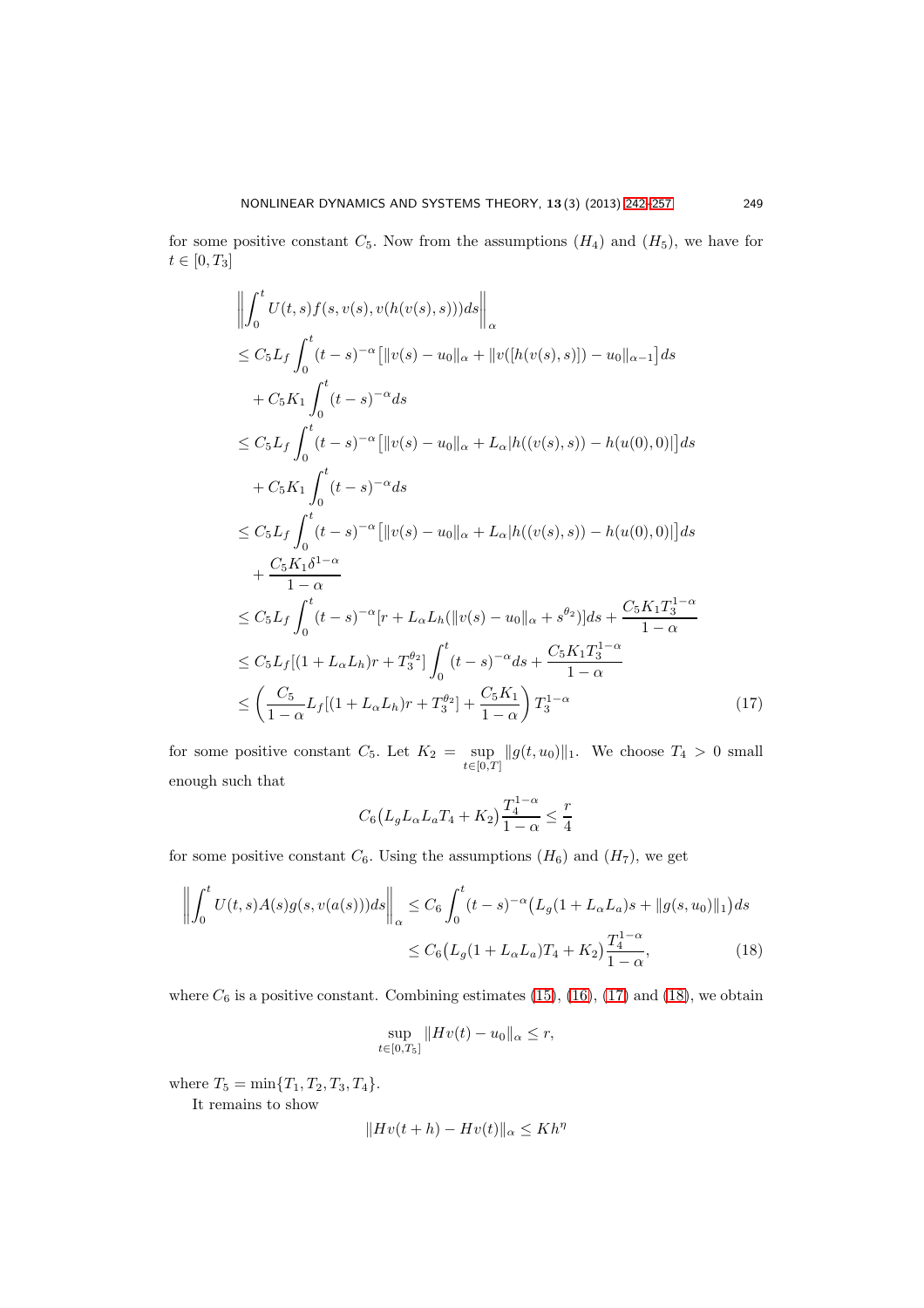for some  $K > 0$  and  $0 < \eta < 1$ . Let  $T_6 > 0$  be a sufficiently small number. If  $0 \leq \alpha <$  $\beta \leq 1, 0 \leq t \leq t+h \leq T_6,$  then we have for  $t \in [0, T_6]$ 

$$
||Hv(t+h) - Hv(t)||_{\alpha}
$$
  
\n
$$
\leq ||[U(t+h,0) - U(t,0)][u_0 + g(0,u_0)||_{\alpha}
$$
  
\n
$$
+ ||g(t+h,v(a(t+h))) - g(t,v(a(t)))||_{\alpha}
$$
  
\n
$$
+ ||\int_0^{t+h} U(t+h,s)A(s)g(s,v(a(s)))ds - \int_0^t U(t,s)A(s)g(s,v(a(s)))ds||_{\alpha}
$$
  
\n
$$
+ ||\int_0^{t+h} U(t+h,s)f(s,v(s),v(h(v(s),s)))ds - \int_0^t U(t,s)f(s,v(s),v(h(v(s),s)))ds||_{\alpha}
$$
  
\n(19)

The bellow estimates follow from [\[4,](#page-14-3) Lemma II.14.1 and Lemma II.14.4],

<span id="page-8-1"></span><span id="page-8-0"></span>
$$
\| [U(t+h,0) - U(t,0)] [u_0 + g(0,u_0)] \|_{\alpha} \le C_7 \| u_0 + g(0,u_0) \|_{\beta} h^{\beta - \alpha}; \tag{20}
$$

$$
\left\| \int_0^{t+h} U(t+h,s)A(s)g(s,v(a(s)))ds - \int_0^t U(t,s)A(s)g(s,v(a(s)))ds \right\|_{\alpha}
$$
  
\n
$$
\leq C_8M_gh^{1-\alpha}(1+|\log h|); \tag{21}
$$

$$
\left\| \int_0^{t+h} U(t+h,s)f(s,v(s),v(h(v(s),s)))ds - \int_0^t U(t,s)f(s,v(s),v(h(v(s),s)))ds \right\|_{\alpha}
$$
  
\n
$$
\leq C_9N_f h^{1-\alpha}(1+|\log h|),
$$
\n(22)

where  $C_7$ ,  $C_8$  and  $C_9$  are some positive constants. Again form the assumption  $(H_6)$  and  $(H<sub>7</sub>)$ , it is clear that

$$
||g(t+h, v(a(t+h))) - g(t, v(a(t)))||_{\alpha} \le C_{10}L_g(1 + L_{\alpha}L_a)h
$$
\n(23)

for some constant  $C_{10}$ . Combining estimates [\(20\)](#page-8-0), [\(21\)](#page-8-1), [\(22\)](#page-8-2) and [\(23\)](#page-8-3), we get for  $t \in$  $[0, T_6],$ 

$$
||Hv(t+h) - Hv(t)||_{\alpha}
$$
  
\n
$$
\leq h^{\eta} [C_7 || u_0 + g(0, u_0) ||_{\beta} T_6^{\beta - \alpha - \eta} + C_{10} L_g (1 + L_{\alpha} L_a) h^{1 - \eta}
$$
  
\n
$$
+ C_8 M_g T_6^{1 - \alpha - \eta} (1 + |\log h|) + C_9 N_f T_6^{\nu} h^{1 - \alpha - \eta - \nu} (|\log h| + 1)]
$$

for any  $\nu>0, \nu<1-\alpha-\eta.$  Hence, for sufficiently small  $T_6>0$  , we have

<span id="page-8-3"></span><span id="page-8-2"></span>
$$
||Hv(t+h) - Hv(t)||_{\alpha} \le Kh^{\eta}
$$

for  $t \in [0, T_6]$  and for some  $K > 0$ . Thus, we have shown that H maps from the set S into S.

We will now claim that the map H is a strict contraction. We choose  $T_7 > 0$  such that

$$
L_g ||A(0)^{-1}|| + CL_g ||A(0)^{-1}|| \frac{T_7^{1-\alpha}}{1-\alpha} + CL_f (2 + L_\alpha L_h) \frac{T_7^{1-\alpha}}{1-\alpha} \le \frac{1}{2}
$$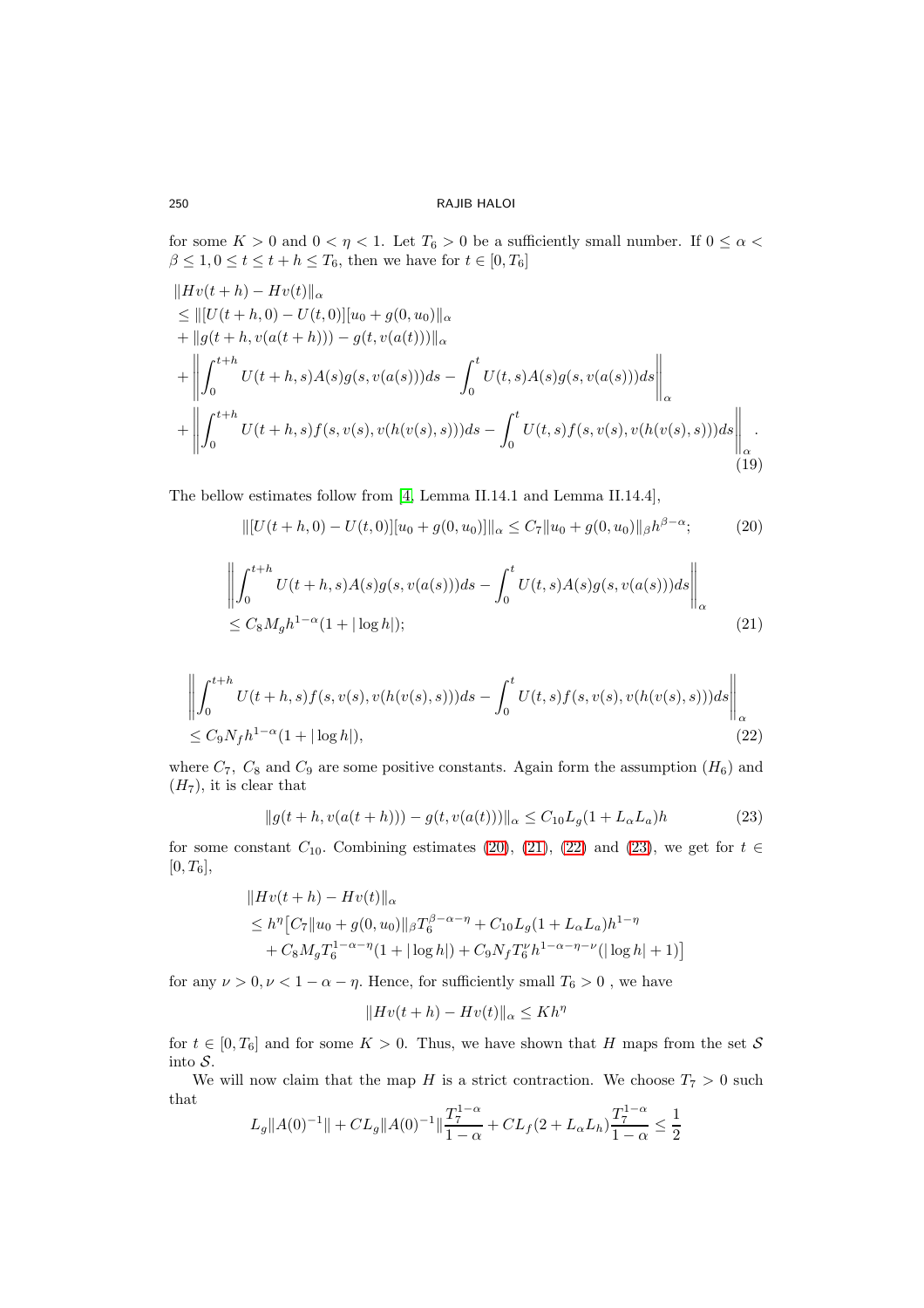for some positive constant C. Using the assumptions  $(H_4)$ – $(H_7)$  and [\[15,](#page-15-9) inequality (1.65), page 23], we have for  $t \in [0, T_7]$  and  $v_1, v_2 \in \mathcal{S}$ ,

$$
||Hv_1(t) - Hv_2(t)||_{\alpha}
$$
  
\n
$$
\leq L_g ||A(0)^{-1}|| ||v_1 - v_2||_{\infty}
$$
  
\n
$$
+ CL_g ||A(0)^{-1}|| \int_0^t (t - s)^{-\alpha} ||v_1(a(s)) - v_2(a(s))||_{\alpha} ds
$$
  
\n
$$
+ CL_f \int_0^t (t - s)^{-\alpha} (||v_1(s) - v_2(s)||_{\alpha} + ||v_1([h(v_1(s), s)]) - v_2([h(v_2(s), s)])||_{\alpha-1}) ds
$$
  
\n
$$
\leq L_g ||A(0)^{-1}|| ||v_1 - v_2||_{\infty}
$$
  
\n
$$
+ CL_g ||A(0)^{-1}|| ||v_1 - v_2||_{\infty} \frac{T_7^{1-\alpha}}{1-\alpha} + CL_f(2 + L_{\alpha}L_h) \frac{T_7^{1-\alpha}}{1-\alpha} ||v_1 - v_2||_{\infty}
$$
\n(24)

for a positive constant C. Thus, the choice of  $T_7$  implies that the map H is a strict contraction. Since  $S$  is a complete metric space, by the Banach fixed-point theorem, there exists  $v \in \mathcal{S}$  such that  $Hv = v$ . Thus Problem [\(1\)](#page-0-1) has a unique mild solution on  $[0, T_0]$  where  $T_0 = \min\{T_1, T_2, T_3, T_4, T_5, T_6, T_7\}$ 

From Lemma [2.1](#page-3-0) and Theorem [2.2,](#page-2-1) it follows that  $v \in C^1((0,T_0);X)$ . Thus v is a solution to Problem [\(1\)](#page-0-1) on  $[0, T_0]$ .

Next we will prove the following theorem that gives the existence of a global solution to Problem [\(1\)](#page-0-1).

**Theorem 3.2** Let the assumptions  $(H_1)$ – $(H_7)$  hold. If there are continuous nondecreasing real valued functions  $k_1(t)$ ,  $k_2(t)$  and  $k_3(t)$  such that

<span id="page-9-1"></span><span id="page-9-0"></span>
$$
||f(t, x, y)|| \le k_1(t)(1 + ||x||_{\alpha} + ||y||_{\alpha - 1}),
$$
\n(25)

$$
|h(x,t)| \le k_2(t)(1 + \|x\|_{\alpha}), \tag{26}
$$

$$
||g(t,y)||_1 \le k_3(t)(1+||y||_{\alpha-1}), \tag{27}
$$

for all  $t \geq 0$ ,  $x \in X_\alpha$  and  $y \in X_{\alpha-1}$ , then Problem [\(1\)](#page-0-1) has a unique solution and the solution exists for all  $t \in [0, T]$ ,  $T \in [0, \infty)$  for each  $u_0 \in X_\beta$ , where  $0 < \alpha < \beta \leq 1$ .

**Proof.** It follows from Theorem [3.1](#page-5-3) that there exists a  $T_0 \in (0, T]$  and a unique local solution  $u(t)$  on  $t \in [0, T_0]$  to Problem [\(1\)](#page-0-1) is given by

$$
u(t) = U(t,0)[u_0 + g(0, u_0)] - g(t, u(a(t))) + \int_0^t U(t,s)A(s)g(s, u(a(s)))ds
$$
  
+ 
$$
\int_0^t U(t,s)f(s, u(s), u(h(u(s),s)))ds, \quad t \in [0, T_0].
$$

If

$$
||u(t)||_{\alpha} \leq \tilde{C}
$$

for all  $t \in [0, T_0]$  and for some constant  $\tilde{C}$  that is independent of t, then the solution  $u(t)$  to Problem [\(1\)](#page-0-1) may be continued further to the right of  $T_0$ . Thus to show global existence of the solution  $u(t)$ , it is enough to show that  $||u(t)||_{\alpha}$  is bounded as  $t \uparrow T$ .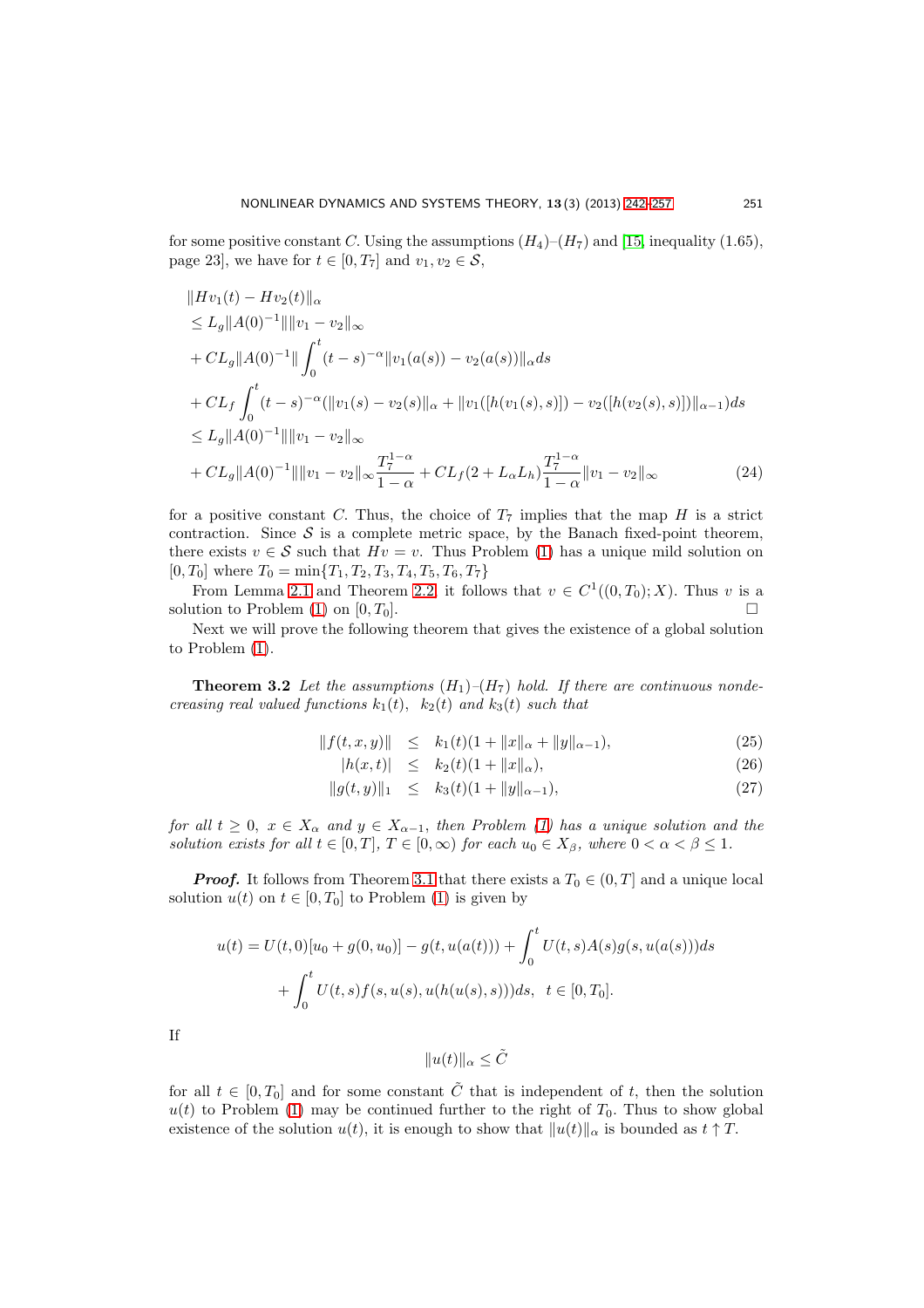Let  $k_1(T) = \sup_{t \in [0,T]} k_1(t), k_2(T) = \sup_{t \in [0,T]} k_2(t)$  and  $k_3(T) = \sup_{t \in [0,T]} k_3(t)$ . Form the assumptions  $(H_4) - (H_7)$ ,  $(25)$ ,  $(26)$  and  $(27)$ , we get for  $t \in [0, T_0]$ ,

$$
||u(t)||_{\alpha} \leq ||U(t,0)[u_{0}+g(0,u_{0})]||_{\alpha} + ||g(t,u(a(t)))||_{\alpha} + ||\int_{0}^{t} U(t,\tau)A(\tau)g(\tau,u(a(\tau)))d\tau||_{\alpha} + ||\int_{0}^{t} U(t,\tau)f(\tau,u(\tau),u(h(u(\tau),\tau)))d\tau||_{\alpha} \leq ||A^{\alpha}(0)A^{-\beta}(t)A^{\beta}(t)U(t,0)A(0)^{-\beta}A(0)^{\beta}[u_{0}+g(0,u_{0})] + k_{3}(T)||A(0)^{\alpha-1}||[1+||A(0)^{-1}||\sup_{s\in[0,t]}||u(s)||_{\alpha}) + k_{3}(T)\int_{0}^{t} (t-\tau)^{-\alpha}(1+||A(0)^{-1}||\sup_{\zeta\in[0,\tau]}||u(\zeta)||_{\alpha})d\tau + k_{1}(T)\int_{0}^{t} (t-\tau)^{-\alpha}[1+||u(\tau)||_{\alpha}+L_{\alpha}|h(u(\tau),\tau)-h(u_{0},0)|+||u_{0}||_{\alpha-1}]d\tau \leq (C||u_{0}+g(0,u_{0})||_{\beta}+k_{3}(T)||A(0)^{\alpha-1}||\tilde{L}+k_{1}(T)||u_{0}||_{\alpha-1}\int_{0}^{t} (t-\tau)^{-\alpha}d\tau + (k_{3}(T)||A(0)^{\alpha-1}||\tilde{L}+k_{1}(T)(1+L_{\alpha}k_{2}(T)))\int_{0}^{t} (t-\tau)^{-\alpha}(1+\sup_{\zeta\in[0,\tau]}||u(\zeta)||_{\alpha})d\tau,
$$

where  $\tilde{L} = \max\{1, ||A(0)^{-1}||\}.$  Thus we have

$$
\sup_{s \in [0,t]} \|u(s)\|_{\alpha} \leq \tilde{L}_1 + \tilde{M}_1 \int_0^t (t-\tau)^{-\alpha} (1+\sup_{\zeta \in [0,\tau]} \|u(\zeta)\|_{\alpha}) d\tau,
$$

where

$$
\tilde{L}_1 = \frac{\left(C\|u_0 + g(0, u_0)\|_{\beta} + k_3(T)\|A(0)^{\alpha - 1}\|\tilde{L} + k_1(T)\|u_0\|_{\alpha - 1}\int_0^t (t - \tau)^{-\alpha} d\tau\right)}{(1 - k_3(T)\|A(0)^{\alpha - 2}\|)},
$$
\n
$$
\tilde{M}_1 = \frac{\left(k_3(T)\|A(0)^{\alpha - 1}\|\tilde{L} + k_1(T)(1 + L_\alpha k_2(T))\right)}{(1 - k_3(T)\|A(0)^{\alpha - 2}\|}.
$$

Applying Gronwall's Lemma, we get that  $||u(t)||_{\alpha}$  is bounded as  $t \uparrow T$ .

Next we give a theorem of existence of solutions to Problem [\(1\)](#page-0-1) under more smoothness condition on the function f and  $u_0$ . Denote  $D(A(0))$  by  $X_1$ . Equipped this space  $X_1$  with the graph norm 1

$$
||x||_1 := (||x||^2 + ||A(0)x||^2)^{\frac{1}{2}}.
$$

Then  $\|\cdot\|_1$  that is equivalent to the usual norm  $||A(0)\cdot||$ .

Let  $V_1$  and V be open sets in  $X_1$  and X, respectively. For each  $u \in V_1$  and  $u_1 \in V$ , there are closed balls  $B_1 \equiv B_1(u,r)$  and  $B \equiv B(u_1,r_1)$  such that  $B_1 \subset V_1$  and  $B \subset V_1$ for some  $r, r_1 > 0$ . We make the following stronger assumptions.

 $(H_4)'$  There exist constants  $L_f \equiv L_f(t, u, u_1, r, r_1) > 0$  and  $0 < \theta_1 \leq 1$ , such that the nonlinear function  $f : [0, T] \times V_1 \times V \to X_\alpha$  satisfies

$$
|| f(t, x, x_1) - f(s, y, y_1)||_{\alpha} \le L_f(|t - s|^{\theta_1} + ||x - y||_1 + ||x_1 - y_1||),
$$
 (28)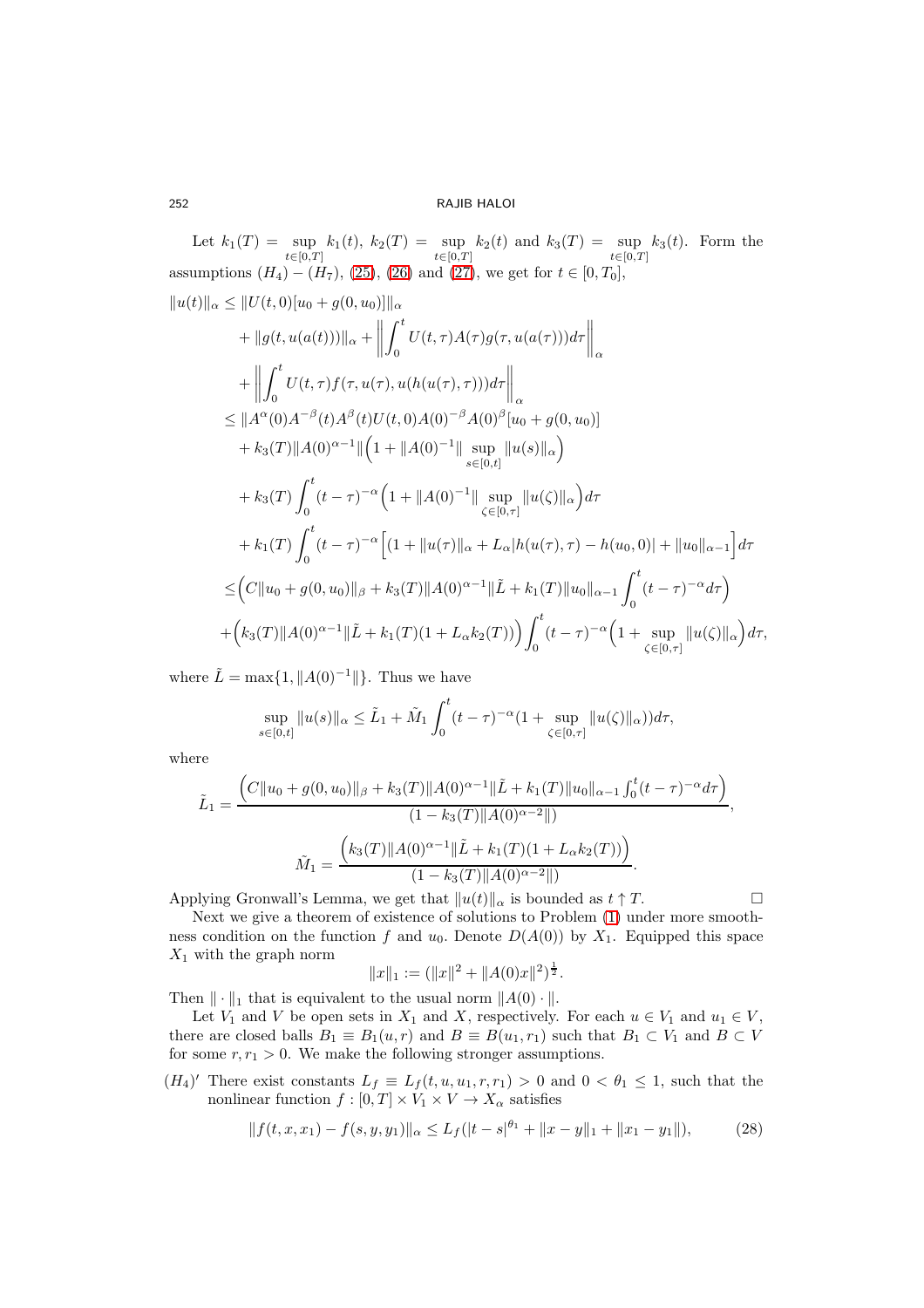for all  $x, y \in B_1$ ,  $x_1, y_1 \in B$ , for all  $s, t \in [0, T]$  and  $\alpha \in (0, 1)$ .

 $(H_5)'$  There exist constants  $L_h \equiv L_h(t, u_1, r_1) > 0$  and  $0 < \theta_2 \leq 1$ , such that h:  $V_1 \times [0, T] \rightarrow [0, T]$  satisfies

$$
|h(x,t) - h(y,s)| \le L_h(||x - y||_1 + |t - s|^{\theta_2}),\tag{29}
$$

$$
h(\cdot,0) = 0,\t\t(30)
$$

for all  $x, y \in B_1$  and for all  $s, t \in [0, T]$ .

 $(H_6)'$  There exists constant  $L_g \equiv L_g(t, u_1, r_1) > 0$  such that the continuous function  $g:[0,T]\times V\to X_1$  satisfies

$$
||g(t,x) - g(s,y)||_1 \le L_g\{|t - s| + ||x - y||\},
$$
\n(31)

for all  $x, y \in B$  and  $t, s \in [0, T]$ .

Then we have the following theorem on the existence and uniqueness of a solution to Problem [\(1\)](#page-0-1).

**Theorem 3.3** Let  $u_0 \in X_1$  and let the assumptions  $(H_1)$ - $(H_3)$ ,  $(H_4)'$ - $(H_6)'$  and  $(H<sub>7</sub>)$  hold. Then there exist a positive number  $T<sub>0</sub>$  and a unique solution  $u(t)$  to Problem [\(1\)](#page-0-1) on the interval  $I \equiv [0, T_0]$  such that  $u \in C_L(I; X) \cap C^1((0, T_0); X) \cap C(I; X)$ , where

$$
C_L(I;X) = \{ \psi \in C(I;X_1) : ||\psi(t) - \psi(s)|| \le L|t - s| \text{ for all } t, s \in I \}
$$

for some constant  $L > 0$ . Moreover, we assume that there are positive constants  $k_4(t)$ ,  $k_5(t)$  and  $k_6(t)$  such that

$$
||f(t, x, y)||_{\alpha} \le k_4(t)(1 + ||x||_1 + ||y||) \text{ for } 0 < \alpha < 1,
$$
 (32)  
\n
$$
||h(x, t)||_{\alpha} \le k_2(t)(1 + ||x||_1)
$$
 (33)

$$
|h(x, t)| \geq \kappa_5(t)(1 + ||x||_1), \tag{33}
$$

$$
||g(t, y)||_1 \le k_6(t)(1 + ||y||) \tag{34}
$$

for all  $t > 0$ ,  $x \in X_1$  and  $y \in X$ . Then the unique solution of [\(1\)](#page-0-1) exists for all  $t > 0$ .

**Proof.** We define a map  $P$  by

$$
Pv(t) = U(t,0)[u_0 + g(0, u_0)] - g(t, v(a(t))) + \int_0^t U(t,s)g(s, v(a(s)))ds
$$
  
+ 
$$
\int_0^t U(t,s)f(s, v(s), v(h(v(s),s)))ds
$$

for each  $t \in I = [0, T_0]$  and for each  $v \in C(I, B_1)$ . By Lemma [2.2,](#page-3-1) the map P from  $C(I, B_1)$  into  $C(I; X_1)$  is well defined.

Let

$$
S = \Big\{ y \in C(I; X_1) \cap C_L(I; X) : y(0) = u_0, \quad \sup_{t \in I} \|y(t) - u_0\|_1 \leq r \Big\}.
$$

It is clear that S is nonempty, closed, and bounded subset of  $C(I; X_1) \cap C_L(I; X)$ . Thus S is a complete metric space. It can be proved that the map  $P : S \to S$  is a contraction mapping. The proof can be obtained by the same argument as in the proof of Theorem [3.1](#page-5-3) and Theorem [3.2,](#page-9-1) so we omit the details of the proof.

We now prove the asymptotic stability of a solution to Problem [\(1\)](#page-0-1) that is based on ideas of Friedman [\[3\]](#page-14-5) and Webb [\[19\]](#page-15-5).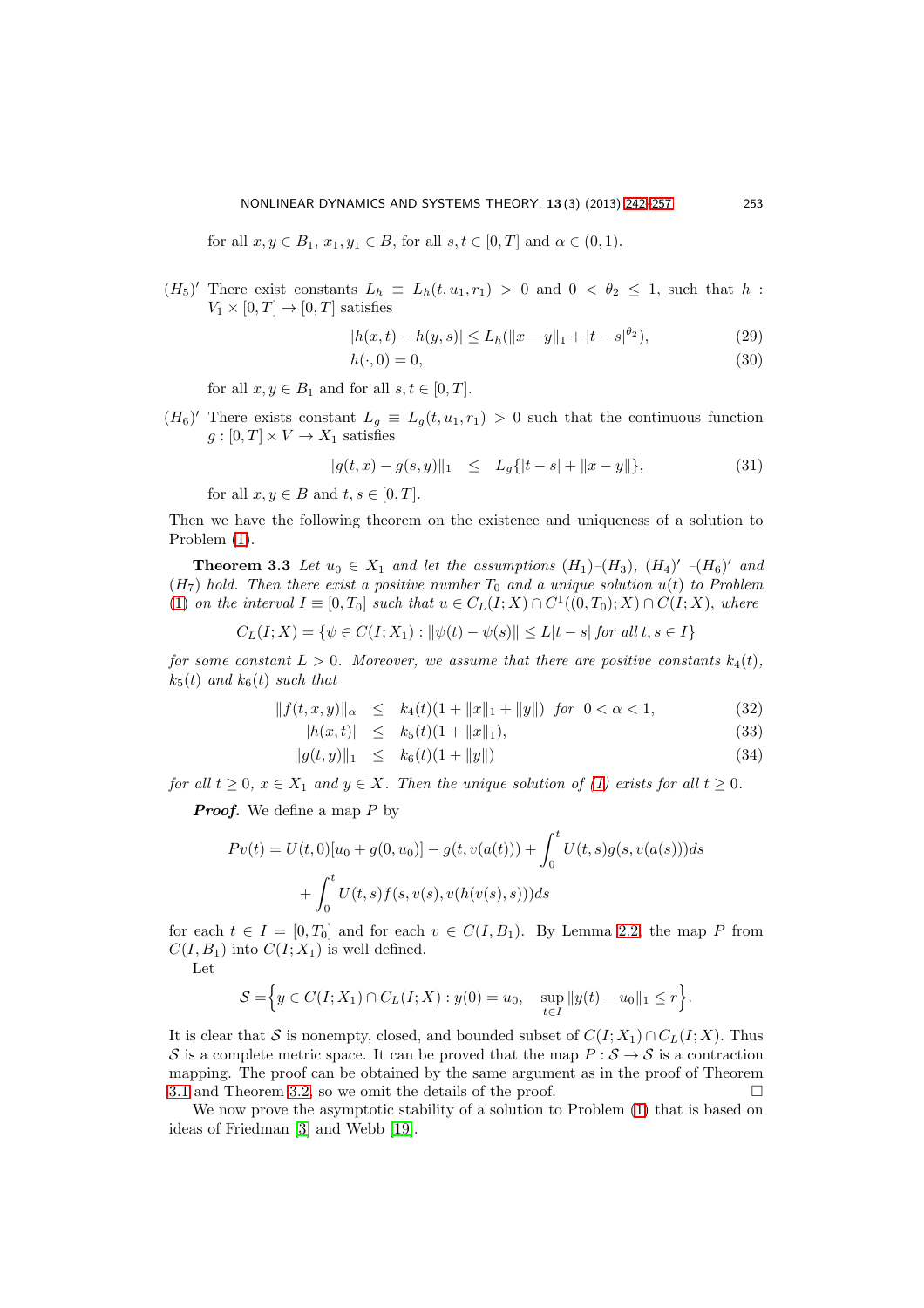**Theorem 3.4** Let the assumptions  $(H_1)$ – $(H_7)$  hold and  $u_0 \in X_\beta$ , where  $0 < \alpha <$  $\beta \leq 1$ . Then there exists a continuous solution  $u(t)$  to Problem [\(1\)](#page-0-1) on [0, T<sub>0</sub>] for some  $T_0 > 0.$ 

In addition, suppose that there exist continuous functions  $\epsilon_1$  and  $\epsilon_2$  that map  $[0, \infty)$ into  $[0, \infty)$ , and there exist constants  $c_4 > 0$  and  $c_5 > 0$  such that

$$
||f(t, u(t), u(h(u(t), t)))|| \le c_4(\epsilon_1(t) + ||u(t)||_{\alpha} + ||u(t)||_{\alpha-1}) \text{ for } 0 < \alpha < 1,
$$
 (35)  

$$
||g(t, u(a(t)))||_1 \le c_5(\epsilon_2(t) + ||u(t)||_{\alpha-1}),
$$
 (36)

for  $t \geq 0$ . Then

- (i) if  $\epsilon_1(t)$  and  $\epsilon_2(t)$  are bounded on  $[0, \infty)$ , then  $||u(t)||_{\alpha}$  is bounded on  $[0, \infty)$ ;
- (ii) if  $\epsilon_1(t)$  and  $\epsilon_2(t)$  are of  $O(e^{\sigma t})$  for some  $-1 < \sigma < 0$ , then  $||u(t)||_{\alpha} = O(e^{\sigma t})$ ;
- (iii) if  $\epsilon_1(t)$  and  $\epsilon_2(t)$  are of  $o(1)$ , then  $||u(t)||_{\alpha} = o(1)$ .

**Proof.** It can be seen that there exists  $0 < \theta < \delta$  (cf. [\[4,](#page-14-3) see page 176]) such that

<span id="page-12-0"></span>
$$
||A(t)^{\gamma}U(t,0)|| \leq \frac{C}{t^{\gamma}}e^{-\theta t}, \text{ if } t > 0,
$$
\n(37)

for any  $0 \leq \gamma \leq 1$  and some constant  $C > 0$ . The solution to Problem [\(1\)](#page-0-1) is given by

$$
u(t) = U(t,0)[u_0 + g(0, u_0)] - g(t, u(a(t))) + \int_0^t U(t,s)A(s)g(s, u(a(s)))ds
$$
  
+ 
$$
\int_0^t U(t,s)f(s, u(s), u(h(u(s),s)))ds,
$$

for  $t \in I$ . Now, for  $t > 0$ , put  $\varphi(t) = e^{\theta t} ||u(t)||_{\alpha}$ . Using [\(37\)](#page-12-0) in the solution of [\(1\)](#page-0-1), we obtain

$$
\varphi(t) \leq Ct^{-\alpha} \|u_0 + g(0, u_0)\| + c_5 \|A(0)^{\alpha-1}\| \left( \|A(0)^{-1}\| \varphi(t) + e^{\theta t} \epsilon_2(t) \right)
$$
  
+  $Cc_5 \int_0^t e^{\theta s} (t-s)^{-\alpha} \left( \epsilon_2(s) + \|A(0)^{-1}\| \|u(s)\|_{\alpha} \right) ds$   
+  $Cc_4 \int_0^t e^{\theta s} (t-s)^{-\alpha} \left[ \epsilon_1(s) + \|u(s)\|_{\alpha} + \|u(s)\|_{\alpha-1} \right] ds$   
 $\leq Ct^{-\alpha} \|u_0 + g(0, u_0)\| + c_5 \|A(0)^{\alpha-1}\| \left( \|A(0)^{-1}\| \varphi(t) + e^{\theta t} \epsilon_2(t) \right)$   
+  $C \int_0^t \left[ c_4 \epsilon_1(s) + c_5 \epsilon_2(s) \right] e^{\theta s} (t-s)^{-\alpha} ds$   
+  $C \left[ c_4 (1 + \|A(0)^{-1}\|) + c_5 \|A(0)^{-1}\| \right] \int_0^t (t-s)^{-\alpha} \varphi(s) ds.$ 

Consequently, we have

<span id="page-12-1"></span>
$$
\varphi(t) \leq \{C_0 t^{-\alpha} \|u_0 + g(0, u_0)\| + C_0 e^{\theta t} \epsilon_2(t) + C_0 \int_0^t e^{\theta s} (t - s)^{-\alpha} \Big[ c_4 \epsilon_1(s) + c_5 \epsilon_2(s) \Big] ds \}+ C_0 \int_0^t (t - s)^{-\alpha} \varphi(s) ds,
$$
\n(38)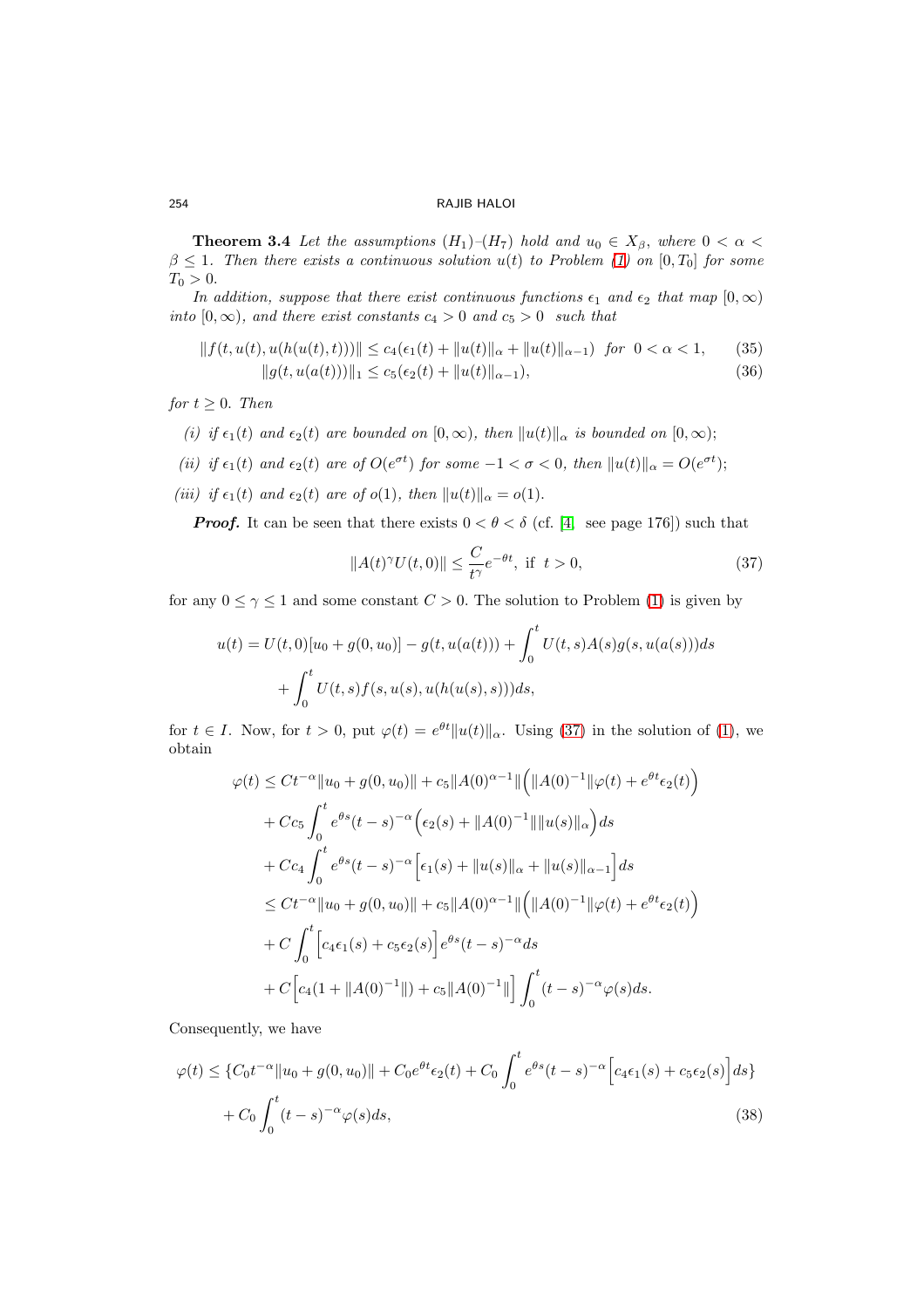where 
$$
C_0 = \frac{\max\left\{C, c_5 \|A(0)^{\alpha-1}\|, C\left[c_4(1 + \|A(0)^{-1}\|) + c_5 \|A(0)^{-1}\|\right]\right\}}{(1 - c_5 \|A(0)^{\alpha-1}\| \|A(0)^{-1}\|)}.
$$
 Denote  

$$
\chi(t) = C_0 t^{-\alpha} \|u_0 + g(0, u_0)\| + C_0 e^{\theta t} \epsilon_2(t) + C_0 \int_0^t e^{\theta s} (t - s)^{-\alpha} \left[c_4 \epsilon_1(s) + c_5 \epsilon_2(s)\right] ds.
$$

Then it is clear that

$$
\chi(t) \leq C_0 t^{-\alpha} \|u_0 + g(0, u_0)\| + C_0 e^{\theta t} \epsilon_2(t) + \tilde{C} e^{\theta t} \sup_{0 \leq s < \infty} \{c_4 \epsilon_1(s) + c_5 \epsilon_2(s)\},
$$

for some constant  $\tilde{C} > 0$ . By the method of iteration, we get from [\(38\)](#page-12-1) that

$$
\varphi(t) \le \chi(t) + \int_0^t \left[ \sum_0^\infty \frac{(t-s)^{j-1-j\alpha}[\Gamma(1-\alpha)]^j}{\Gamma(j-j\alpha)} \right] \chi(s) ds.
$$

Since the series in the bracket is bounded by  $D_1(t-s)^{-\alpha} \exp[D_2(t-s)^{1-\alpha}]$  for some constants  $D_1, D_2 > 0$ , it follows that, for  $t \ge 1$  and for any  $\lambda > 0$ ,

$$
\varphi(t) \le D_3 e^{\lambda t} \|u_0 + g(0, u_0)\| + D_4 e^{\theta t} \epsilon_2(t) + D_5 e^{\theta t} \sup_{0 \le s < \infty} \{c_4 \epsilon_1(s) + c_5 \epsilon_2(s)\},
$$

where  $D_3, D_4$  and  $D_5$  are some positive constants. Thus, for any  $0 < \theta_0 < \theta$ , we get

<span id="page-13-0"></span>
$$
||u(t)||_{\alpha} \le D_3 e^{-\theta_0 t} ||u_0 + g(0, u_0)|| + D_4 \epsilon_2(t) + D_5 \sup_{0 \le s < \infty} \{c_4 \epsilon_1(s) + c_5 \epsilon_2(s)\}. \tag{39}
$$

Thus the proof follows from the inequality [\(39\)](#page-13-0).  $\Box$ 

**Remark 3.1** If 
$$
A(t)
$$
 is a self adjoint positive definite operator in a Hilbert space  $X$ , then Theorem 3.1 and Theorem 3.2 can be strengthened. The assumptions  $(H_1)$ ,  $(H_2)$  and  $(H_3)$  imply that for  $0 \le \gamma \le 1$  and for all  $s, t \in [0, T]$  [11, page 185],

$$
||A(t)^{\gamma}A(s)^{-\gamma}|| \le C||A(t)A(s)^{-1}||^{\gamma} \le \widetilde{C_1},\tag{40}
$$

where  $C, \widetilde{C_1} > 0$  are constants. Then Theorem [3.1](#page-5-3) and Theorem [3.2](#page-9-1) can be proved with less regularity assumption on  $u_0$ .

## 4 Example

Consider the following problem with a deviating argument

<span id="page-13-1"></span>
$$
\frac{\partial}{\partial t}[w(t,x) + g(t, w(a(t),x))] + \frac{\partial^2}{\partial x^2}w(t,x) + b(t,x)w(t,x) \n= H(x, w(t,x)) + G(t,x, w(t,x)); \nw(t,0) = w(t,1), t > 0; \nw(0,x) = w_0(x), x \in (0,1),
$$
\n(41)

where  $b(t, x)$  is a continuous function in x and uniformly Hölder continuous function in t. Here  $H(x, w(t, x)) = \int_0^x$  $K(x, y)w(\widetilde{g}(t)|w(t, y)|, y)dy$  for all  $(t, x) \in (0, \infty) \times (0, 1)$ . Assume that  $\tilde{g}: \mathbb{R}_+ \to \tilde{\mathbb{R}}_+$  is locally Hölder continuous in t with  $\tilde{g}(0) = 0$  and  $K \in$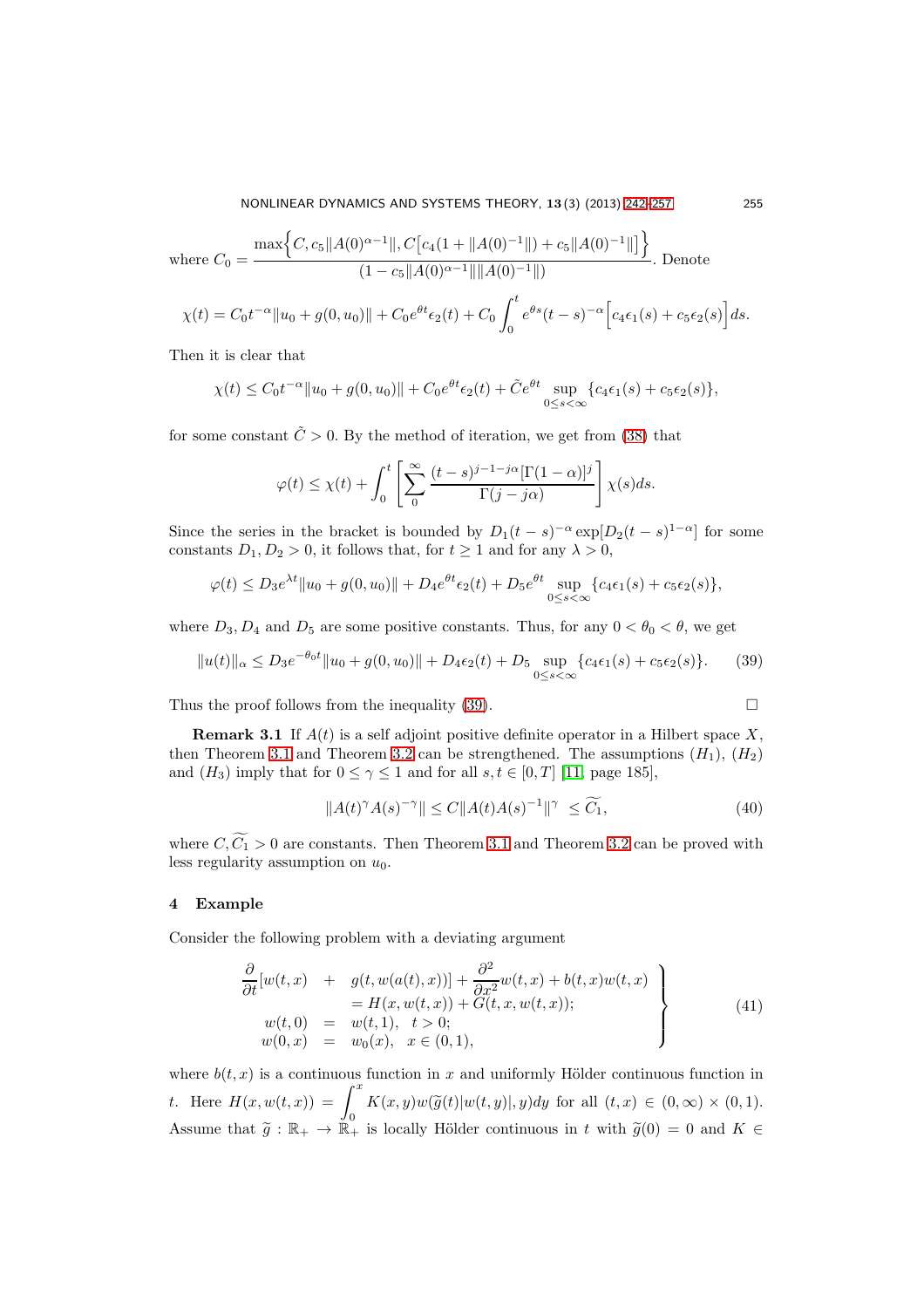$C^1([0,1] \times [0,1];\mathbb{R})$ . The function  $G : \mathbb{R}_+ \times [0,1] \times \mathbb{R} \to \mathbb{R}$  is measurable in x, locally Hölder continuous in  $t$ , locally Lipschitz continuous in  $u$ , uniformly in  $x$ .

Let  $X = L^2((0,1); \mathbb{R})$ ,  $A(t)u(t)(x) = -\frac{\partial^2}{\partial x^2}$  $\frac{\partial}{\partial x^2}u(t,x)-b(t,x)u(t,x).$  Then  $X_1 =$  $D(A(0)) = H<sup>2</sup>(0,1) \cap H<sub>0</sub><sup>1</sup>(0,1)$  and  $X<sub>1/2</sub> = D((A(0))<sup>1/2</sup>) = H<sub>0</sub><sup>1</sup>(0,1)$ . Then the family  $\{A(t): t > 0\}$  satisfies the assumptions  $(H_1)$ – $(H_3)$  on each bounded interval  $[0, T]$ see [\[4,](#page-14-3) [6\]](#page-15-0)).

Put  $w(t, \cdot) \equiv u(t)$ , then Problem [\(41\)](#page-13-1) can be written as

$$
\frac{d}{dt}[u(t) + g(t, u(a(t)))] + A(t)u(t) = f(t, u(t), u(h(u(t), t))), t > 0; \n\left\{\n\begin{aligned}\n&\quad (42) \\
&\quad u(0) = u_0.\n\end{aligned}\n\right.
$$

We define  $f: \mathbb{R}_+ \times H_0^1(0,1) \times H^{-1}(0,1) \to L^2(0,1)$  by

$$
f(t, \phi, \psi) = H(x, \psi) + G(t, \phi)
$$

for  $\phi \in H^{-1}(0,1) \equiv H_0^1(0,1)$  and  $\psi \in H_0^1(0,1)$  Here  $H: H_0^1(0,1) \to L^2(0,1)$  is defined as  $H(x, \psi(x, t)) = \int_0^x$ 0  $K(x, y)\psi(y, t)dy$  for  $x \in (0, 1)$  and  $\psi \in H_0^1(0, 1)$ . Then it can be proved that f satisfies the assumption  $(H_4)$  for  $\alpha = \frac{1}{2}$ . We assume  $h : H_0^1(0,1) \times \mathbb{R}_+$  $\mathbb{R}_+$  defined by  $h(\phi(x,t), t) = \tilde{g}(t)|\phi(x,t)|$  satisfies the assumption  $(H_5)$  for  $\alpha = \frac{1}{2}$  see Gal [\[7\]](#page-15-7)). We also assume that the function  $g : \mathbb{R}_+ \times L^2(0,1) \to H_0^1(0,1)$  satisfies the assumption  $(H_6)$  for  $\alpha = \frac{1}{2}$ . We can take the function  $a(t)$  where  $a(t) = kt$  for  $t \in [0, T]$ and  $0 < k \leq 1$ . Thus, we can apply our the results to study the existence, uniqueness and asymptotic stability of a solution to Problem [\(41\)](#page-13-1).

# Acknowledgements

The author would like to thank the referees for their valuable remarks to improve the original manuscript. The author would like to thank Professor D. Bahuguna for his encouragement. The author would like to acknowledge the excellent facilities of Indian Institute of Technology Kanpur that were availed during the preparation of the article.

#### <span id="page-14-2"></span><span id="page-14-0"></span>References

- [1] Dubey, R. S. Existence of a Regular Solution to Quasilinear Implicit Integrodifferential Equations in Banach Space. Nonlinear Dynamics and System Theory 11(2) (2011) 137– 146.
- <span id="page-14-1"></span>[2] El'sgol'ts, L. E. and Norkin, S. B. Introduction to the Theory of Differential Equations with Deviating Arguments. Academic Press, 1973.
- <span id="page-14-5"></span>[3] Friedman, A. Remarks on nonlinear parabolic equations. In: Proceedings of Symposia in Applied Mathematics, Vol. XVII, pp. 3–23, American Mathematical Society, Providence, R.I., 1965.
- <span id="page-14-3"></span>[4] Friedman, A. Partial Differential Equations. Holt, Rinehart and Winston, Inc., New York-Montreal, Que.-London, 1969.
- <span id="page-14-4"></span>[5] Friedman, A. and Shinbrot, M. Volterra integral equations in Banach space. Transactions of the American Mathematical Society 126 (1967) 131–179.